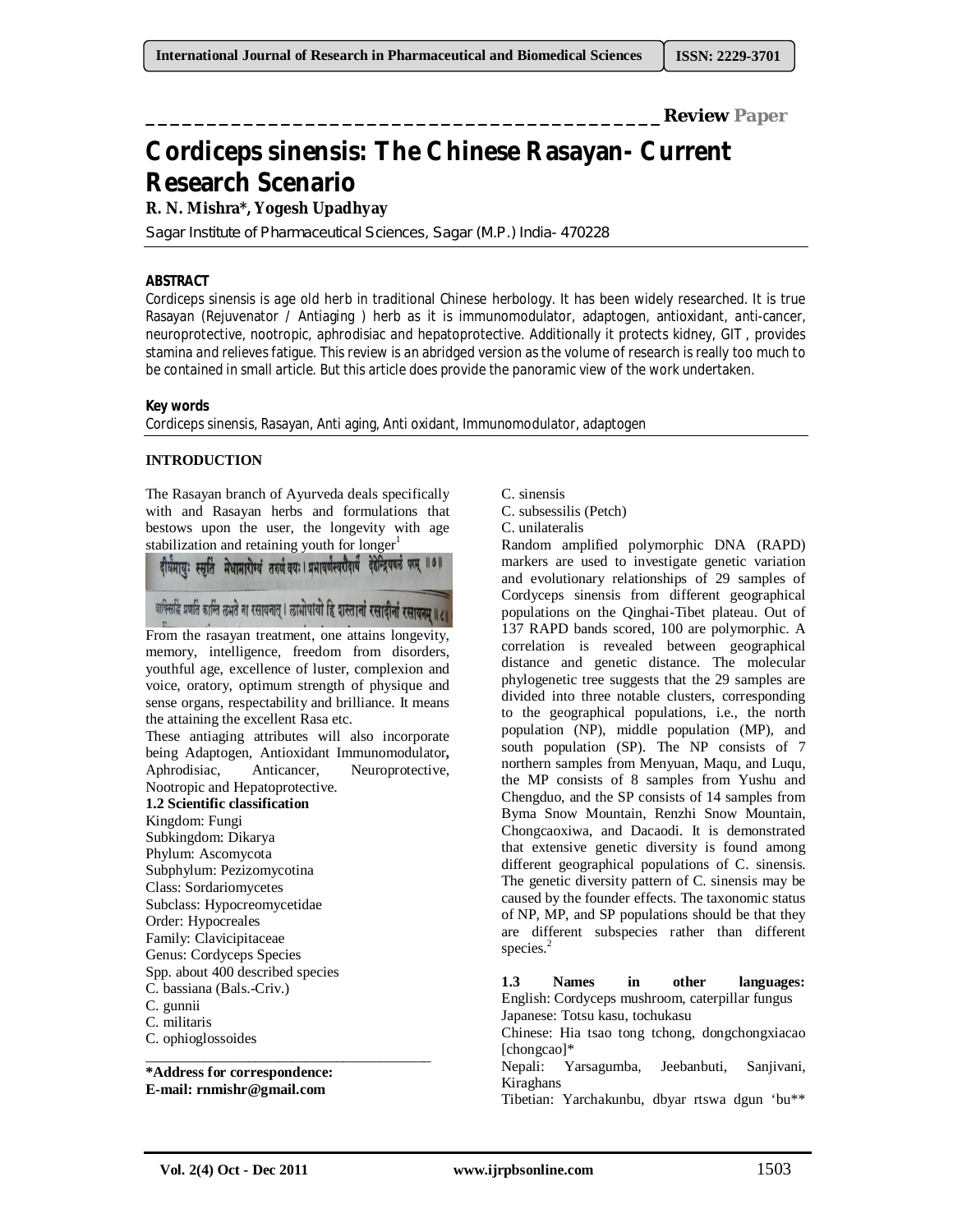Chinese: Dong chong xia cao Japanese: Tochukaso

\* The translation in English- Summer-grass winterworm

\*\*In Tibetan, it is called Yarchakunbu, which literally means 'Yar' for rain; 'Cha' for plant; 'Kun' for winter; and 'Bu' for insect. So, the literal meaning of Yarchakunbu becomes summer plant winter insect.

Tibetan people consider it as a 'Bu', which means living insect. In Buddhism, the collection of 'Bu' is considered as a sin act, which may be the reason of Yarsagumba being protected in the Himalayas for thousands of years.

The botanical name of Yarsagumba comes from a latin word 'Cord'and 'Ceps' which mean club and head respectively. So, the meaning derived from its Latin name is an insect with its head in a horse's tail like body.<sup>3</sup>

#### **1.4Morphology:**

It is 5-15 cm long and 0.14 to 0.4 cm thick and resembles a caterpillar in shape and colour. It has a black or brown stem about 2-5cm long. Based on colour, it has 2 types. The whitish yellow is larger and good in quality. The other type is of copper colour and is smaller as well as qualitatively compromised.

There are 310 types of fungus of this genus but three of them are found to have medicinal value. Among these three, the Cordyceps sinensis is found to have the best quality. Two other species of Cordyceps that are used as medicines are Cordyceps millitaris and Cordyceps barnesii, found in Korea.

**1.5 Cultivation of Cordyceps sinensis:**  Since native Cordyceps (wild Cordyceps sinensis) is rare and very expensive, countries like China and Korea have been investing a great effort in research for cultivation of this fungus. However, the exact method of cultivation of this fungus has not still known in Nepal. Some individuals and business organization are working on in this aspect. In 1982, Institute of Materia Medica, Chinese Academy of Medical Sciences isolated the commercial strains of Cordyceps for the first time. This strain named CS-4 was fermented in aseptic environment to develop a mycelium, which underwent extensive human testing, and clinical trials during the 1980's. In this way, commercial production of Yarsagumba begun from China in the name of JinShuiBao capsules. A wide range of population was encouraged to use it as a clinical trial in order to establish its chemical composition, therapeutic activity, toxicity and many other facts.<sup>4</sup>

#### **1.6 Cordiceps history:**

The fungus cordyceps (Cordyceps sinensis, Ophiocordycipitaceae) has been known as an effective tonic and aphrodisiac in Traditional Chinese Medicine (TCM) and is increasingly used in China as a popular dietary supplement and/or medicine. Owing to the upsurge in consumer demand for this ingredient in the past few decades, Tibetan peoples have been gathering increased amounts of cordyceps over the high-altitude expanses of Tibetan regions, and this activity has become one of their most important sources of income in certain parts of the country. Prices rose significantly from the early 1980s until 2008,at which point they dropped due to the global economic crisis. $5, 6$ 

Cordyceps is also renowned within other international markets, and it is available in several countries around the world, where it is sold in different forms. Although not as highly prized in the Tibetan traditional system of medicine as in Chinese medicine, the fungal ingredient is included in the materia medica of Tibetan medicine. Its first citation in Tibetan medical treatises actually predates its reference in Chinese texts by a few centuries.

This article analyzes the use of cordyceps among Tibetans with particular reference to its classification and therapeutic properties, gathering and processing, combination with other medicinal substances in Tibetan medicine, as well as its use on the popular level.

Data in this article were obtained during several field-research trips conducted by the authors in different Tibetan cultural regions: Lithang and Dardo/Kangding Counties (Ganzi/Kandze Tibetan Autonomous Prefecture, Sichuan Province, China), where the authors spent 9 months during 2 consecutive vegetative seasons in 1999 and 2000; the region of Baragaon located in Mustang District, central Nepal (2001); and Repkong/Tongren County (Huangnan Tibetan Autonomous Prefecture) and Rushar, Huangzhong County (Xining Prefecture-level city) in Qinghai Province, China (2007).

Excerpts from Tibetan medical treatises have been thoroughly examined, particularly the Mennag chewa rinsel (Ten Millions of Instructions: a Relic), written by the famous Tibetan doctor Zurkhar Namnyi Dorje in the  $15<sup>th</sup>$  century<sup>8</sup>, the Tibetan materia medica that the Mongol Jampal Dorje compiled in the  $19<sup>th</sup>$  century, and a few modern treatises devoted to Tibetan pharmacopeias and medical preparations<sup>10, 11, 12</sup>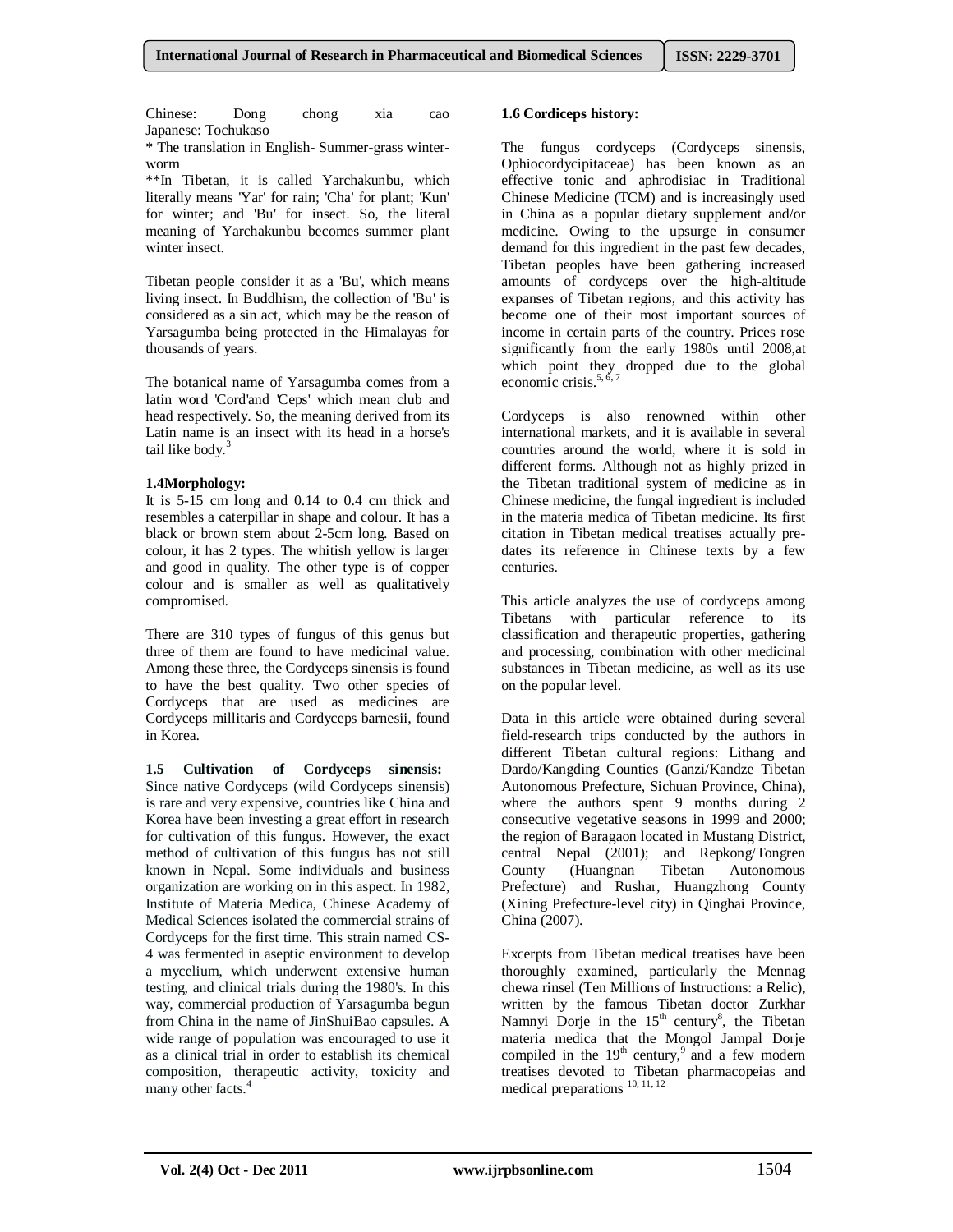#### **1.7 Economic value and the soaring prices of Cordiceps**:

Following economic liberalization in the early 1980s, cordyceps prices increased dramatically from Chinese yuan (CNY)  $1,800$  (8 CNY = \$1) USD in 2005) per kg in the Tibetan capital Lhasa, to CNY 8,400 in 1997 (an increase of 366%), then to CNY 36,000 in 2004 (a further increase of 1,900%). In June 2005, prices in Tibet ranged from CNY 10,000–60,000 (USD 1,250–7,500) per kg. Yet in late 2008, due to the global crisis, prices went down significantly.

#### **2. MODERN METHOD OF CULTURING MODIFIED CORDICEPS**

The mushroom species Cordyceps sinensis has long been used in folk medicine throughout the Orient. It has only been in the last few years however that Science has had the ability to thoroughly analyze this mushroom, and identify the bioactive compounds present. In the course of our research with cultivated Cordyceps strains over the last five years, we have noted that there is perhaps a greater biodiversity of compounds within different strains of this single species, than in almost any other organism we have analyzed. Due to the great difference in the concentration of native compounds, a wide range of quality is found in Cordyceps cultivated from different strains and utilizing different culture methodology. This article looks at the techniques and methods we have used in the development of hybridized strains of Cordyceps sinensis, and the modifications of their culture parameters such as light, oxygen concentration, temperature, substrate and mineral composition, with the goal of producing artificially cultivated Cordyceps for the health supplement trade, which contains the maximum content of scientifically recognized bioactive compounds. The techniques and methods detailed in this article offer great promise in allowing cultivators of Cordyceps sinensis and other Cordyceps species to take their artificially cultivated products to a higher and more consistent level of quality**.**  15

# **3. CHEMISTRY:**

#### **3.1 Chemical constituents-**

Important components of Cordyceps sinensis

| Sn            | Component      | Unit          | Value |
|---------------|----------------|---------------|-------|
| $\mathbf{1}$  | D-mannitol     | mg/g          | 76.81 |
| 2             | Polysaccharide | $\%$          | 11.2  |
| $\mathcal{R}$ | Protein        | $\frac{0}{0}$ | 25.44 |
|               | Viatamin A     | mg/g          | 0.315 |
| 5             | Viatamin B12   | mg/g          | 0.02  |
| 6             | Zinc           | Ppm/g         | 13.9  |
|               | Copper         | Ppm/g         | 2.8   |

Source: China Science Institute Shimyang Edible Center

**3.2 Chemical composition of Cordyceps sinensis**

| S.N.             | Component    | Unit   |
|------------------|--------------|--------|
| 1.               | Water        | 10.84% |
| 2.               | Fat          | 8.4%   |
| 3.               | Coarse       | 25.32% |
|                  | protein      |        |
| 4.               | Coarse fiber | 18.53% |
| $\overline{5}$ . | Carbohydrate | 28.9%  |

There are a number of components like deoxynucleosides produced by Cordyceps sinensis, such as the compounds 2', 3' deoxyadenosine which is marketed in the United States as a drug for the treatment of AIDS under the trade name "Didanosine" (Holliday et al.). Similarly Quinic acid derived from Cordycepin (3' deoxyadenosine) present in Cordyceps is found to have anti viral and antibacterial property. <sup>3</sup>

#### **3.3 Nutritional Constituents**

Cordyceps contains a broad range of compounds, which are considered nutritional.<sup>23,24</sup> It contains all of the essential amino acids, vitamins E and K, and the water-soluble vitamins B1, B2, and B12. In addition, it contains many sugars, including mono-, di-, and oligiosaccharides, and many complex polysaccharides, proteins, sterols, nucleosides,and trace elements (K, Na, Ca, Mg, Fe, Cu, Mn, Zn, Pi, Se, Al, Si, Ni, Sr, Ti, Cr, Ga, V, and Zr).

#### **3.4 Potentially bioactive constituents**

Cordycepin [30-deoxyadenosine] and cordycepic acid [D-mannitol] were the initial bioactive compounds first isolated from C. militaris. Chen and  $\text{Chu}^{16}$  announced the characterization of cordycepin and 20-deoxyadenosine, using nuclear magnetic resonance (NMR) and infrared spectroscopy (IR) in an extract of C. sinensis. Other components found included various saccharides and polysaccharides, including cyclofurans, which are cyclic rings of five-carbon sugars, whose function is yet unknown, beta-glucans, betamannans, crosslinked beta-mannan polymers, and complex polysaccharides consisting of both fiveand six-carbon sugars joined together in branching chains, employing both alphaand beta-bonds. Many other nucleosides have been found in Cordyceps, including uridine, several distinct structures of deoxyuridines, adenosine, 2030-dideoxyadenosine, hydroxyethyladenosine, cordycepin [30deoxyadenosine], cordycepin triphosphate, guanidine, deoxyguanidine, and altered and deoxygenated nucleosides, which were not found anywhere else in nature (structure given below). Of particular note are various immunosuppressive compounds found in Cordyceps, including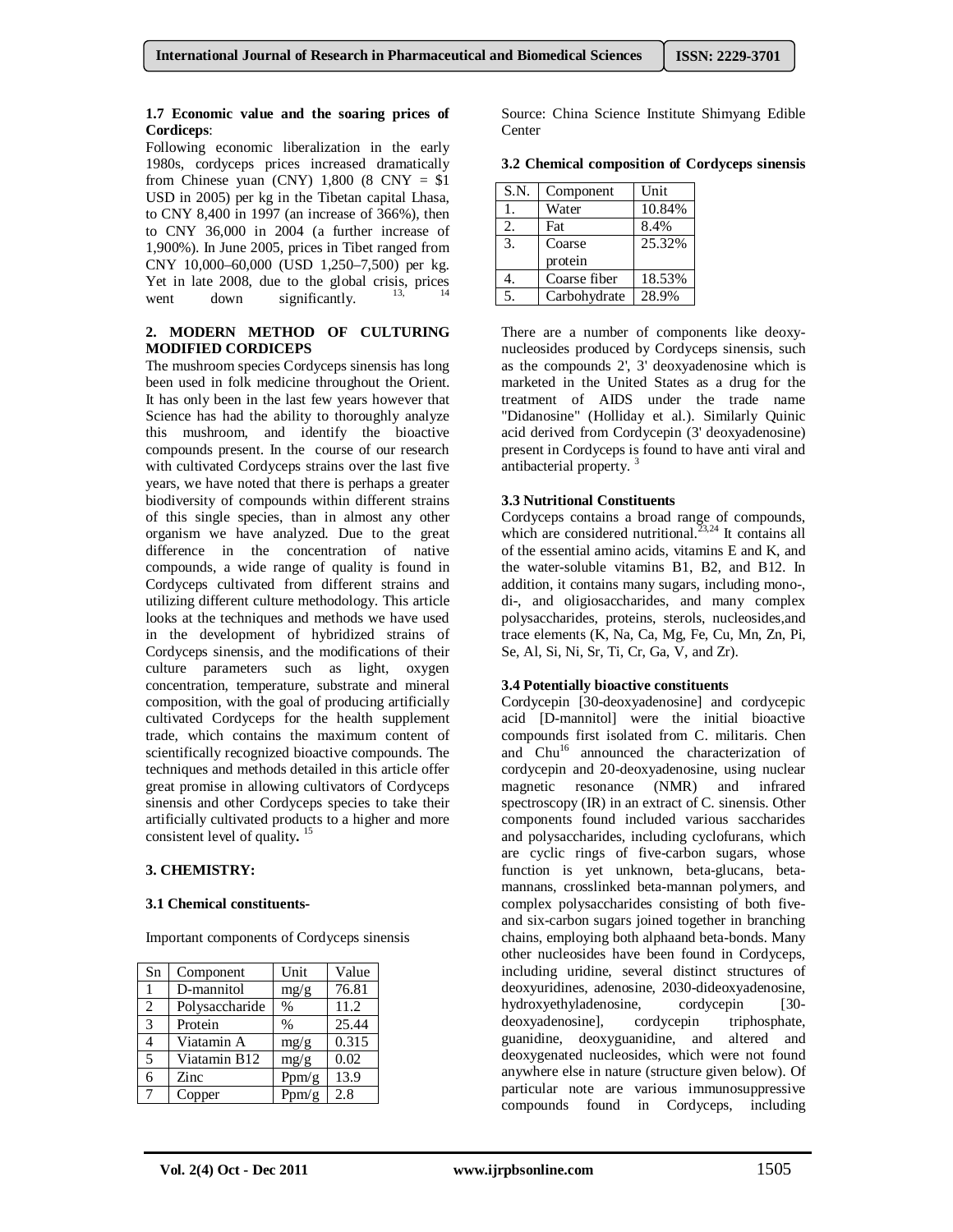cyclosporin, a constituent of the species C. subsessilis [anamorph: Tolypocladium infalatum]. Other immunosuppressant compounds have also been found in Isaria sinclairii, a species closely related to Cordyceps.<sup>17</sup>



#### **3.5 Polysaccharides**

In the fungal kingdom, and particularly in Cordyceps, polysaccharides are perhaps the best known and understood of the medicinally active compounds.18,19 A number of polysaccharides and other sugar derivatives, such as cordycepic acid [Dmannitol], have been identified. Research has shown that these polysaccharides are effective in regulating blood sugar, $^{20}$  and have antimetastatic and antitumor effects<sup>21</sup> Proteins and nitrogenous compounds Cordyceps contains proteins, peptides, polyamines, and all essential amino acids. In addition, Cordyceps contains some uncommon cyclic dipeptides, including cyclo-[Gly-Pro], cyclo- [Leu-Pro], cyclo-[Val-Pro],cyclo-[Ala-Leu], cyclo- [Ala-Val], and cyclo-[Thr-Leu].Small amounts of polyamines, such as 1,3-diamino propane, cadaverine, spermidine, spermine, and putrescine, have also been identified. Sterols A number of sterol type compounds have been found in Cordyceps: ergosterol, Delta-3 ergosterol, ergosterol peroxide, 3-sitosterol, daucosterol, and campeasterol, to name a few.<sup>22</sup>

#### **3.6 Other constituents**

Twenty-eight saturated and unsaturated fatty acids and their derivatives have been isolated from C. sinensis. Polar compounds of Cordyceps extracts include many compounds of alcohols and aldehydes<sup>.22</sup> Particularly interesting are the range of polycyclic aromatic

hydrocarbons produced by C. sinensis as secondary metabolites. These PAH compounds react with the polypropylene used in common mushroom culture

bags, resulting in the production of byproducts toxic to Cordyceps that stunt its growth as time progresses.

Eventually, these polypropylene=PAH byproducts will kill the organism.

C. sinensis must be grown in glass or metal containers.<sup>23</sup> The PAH compounds are present in the living culture,but are volatile compounds and are lost upon drying.

## **4.DOSAGE**

In general, clinical trials have been conducted using 3–4.5 g of C. sinensis per day, except in cases of severe liver disease, where the dosage has usually been higher, in the range of  $6-9$  g=day.  $17,24$ 

#### **5 PHARMACOLOGICAL AND CLINICAL PROPERTIES**

#### **5.1 IMMUNOMODULATION:**

**5.1.1** Chinese tonifying herbs such as herba cistanche, ganoderma and cordyceps, which Some of the unique nucleosides found in Cordyceps. possess antioxidant and/or immunomodulatory activities, can be useful in the prevention and treatment of age-related diseases. Pharmacological studies on Yang and Yin tonifying herbs suggest that Yang tonifying herbs stimulate mitochondrial adenosine triphosphate (ATP) generation, presumably through the intermediacy of reactive oxidant species, leading to the enhancement of cellular/mitochondrial antioxidant status. Yin tonifying herbs, however, apart from possessing antioxidant properties, exert mainly immunomodulatory functions that may boost a weak immune system and may also suppress overreactive immune responses. The abilities of Yang and Yin Chinese tonifying herbs to enhance ATP generation and to exhibit antioxidant and/or<br>immunomodulatory actions are the immunomodulatory actions are the pharmacological basis for their beneficial effects on the retardation of aging.  $^{25}$ 

> **5.1.2** Animal model of chronic renal failure (CRF) was induced in wistar rats by 5/6 nephrectomy. Half of the rats were treated with Cordyceps sinensis (CS) in form of decoction. It was found that CS has mitogenic effect on spleen lymphocytes, and is capable of increasing the production of IL-2 from splenocytes of the CRF rats. IL-2 absorbency of the splenocytes was promoted by CS. CS also exhibited such therapeutic effects on CRF animal as to decrease the level of BUN and serum creatinine and to increase the level of hemoglobin. These results indicate that CS has a regulative effect on cellular immunity in CRF rats. $26$

**5.1.3** While the drug cyclosporin has allowed some advances in medicine, facilitating the transplant of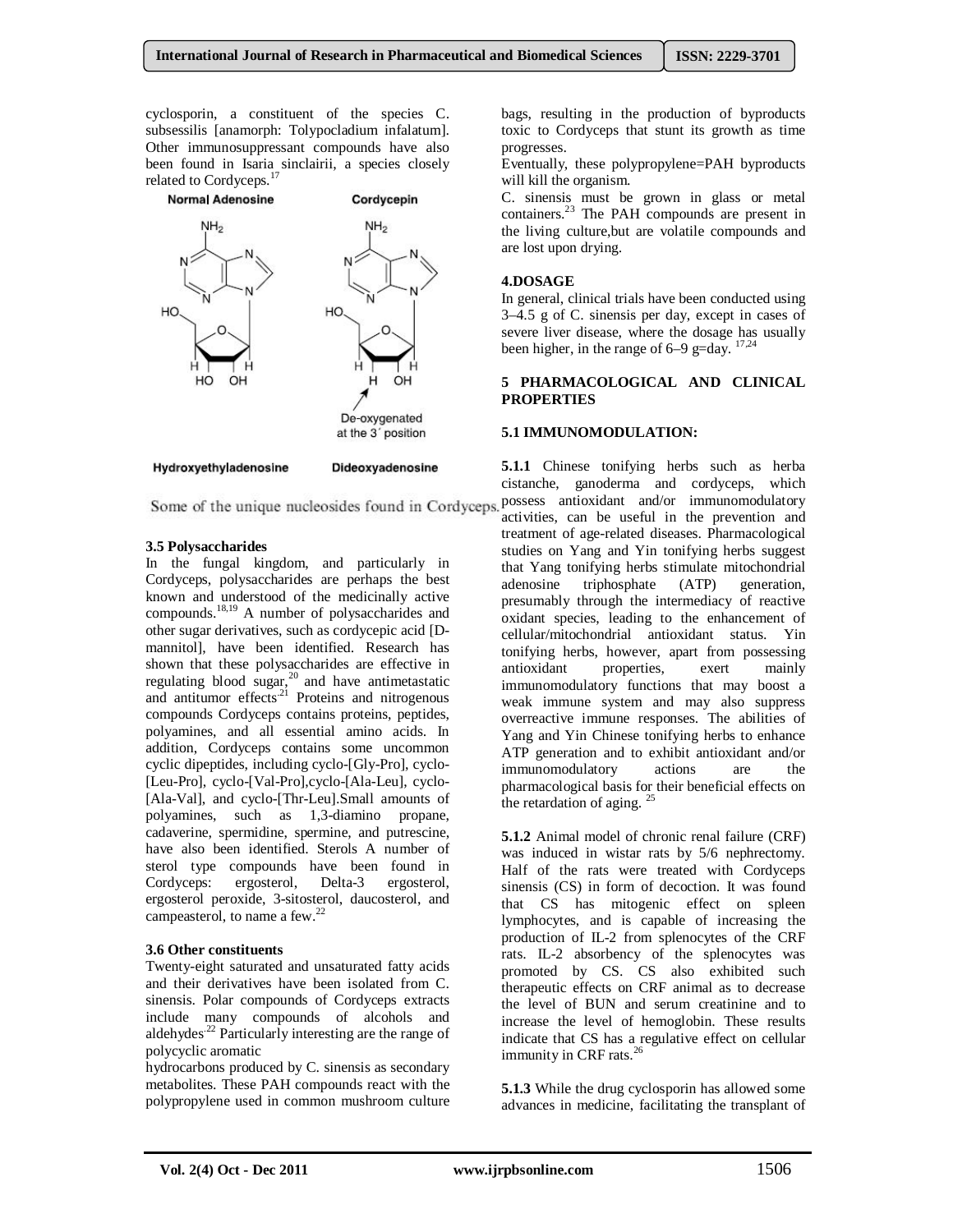organs, there has been a drawback to its use. The high toxicity of cyclosporin has caused many patients suffer from serious kidney damage, related to the use of the drug. In 1995, a study was undertaken in China in which 69 kidney-transplant patients were given either cyclosporin alone or in conjunction with C. sinensis, at 3g=day. After 15 days it was clearly evident that the group receiving C. sinensis in addition to cyclosporin had a much lower incidence of kidney damage than the group receiving only cyclosporin, as

measured by the levels of urinary NAG, serum creatinine, and blood urea nitrate.<sup>27</sup>

**5.1.4** It is also used in the treatment of immune disorders and as an adjunct to modern cancer therapies (chemotherapy,radiation treatment, etc.). $^{22}$ 

**5.1.5** Cordyceps sinensis is a fungus that has been used for over 2,000 years in China as a treatment for a variety of conditions including infectious diseases. The available evidence suggests a hypothesis that any efficacy of C. sinensis as an anti-infective therapeutic would be related to a role as an activator of innate immune responses. The objectives of this study were first to investigate the ability of C. sinensis to activate pro-inflammatory responses in macrophages in vitro and induce protective responses against intracellular pathogens in vivo, and second to characterize a method of action. We found that C. sinensis activates murine macrophages to produce a variety of proinflammatory cytokines. IFN-γ synergizes with C. sinensis to amplify this response. Bacterial endotoxin contamination was ruled out as a potential artefact. The evidence presented in this study supports a hypothesis that C. sinensis activates macrophages by engaging Toll-like receptors and inducing mitogen-activated protein kinase (MAPK) pathways characteristic of inflammatory stimuli.<sup>28</sup>

**5.1.6** It was shown by flow cytometry analysis that crystalized preparation of Cordyceps sinensis (Cs-Cr) caused significant elevation of the number of T helper cells and Lyt-1/Lyt-2 (T helper to T suppressor cell) ratio both in peripheral blood and the treated mice spleen. The spleen weight, phagocyte counts and phagocytic activity were also elevated in the treated group. In addition, Cs-Cr could protect T helper cells from the immunosuppressive effects of prednisolone acetate and cyclophosphamide. These results further substantiate the fact that Cs-Cr is an immunoregulator/biological response modifier of cellular immunity and may be potentially useful in handling immunodeficient or immunosuppressed patients.<sup>29</sup>

**5.1. 7** Cordyceps sinensis (CS) is a traditional Chinese medicine with immunomodulatory effect and is effective in improving the survival of lupus mice. In the present study we isolated a pure compound (H1-A) from CS and investigated its effect on inhibiting autoimmune disease progression in MRL lpr/lpr mice. Our results demonstrated that MRL lpr/lpr mice treated daily with H1-A (40 μg/kg/d orally) for 8 weeks had a progressive reduction in anti-ds-DNA production (optical density value decreased from  $0.172 \pm 0.009$ ) to  $0.112 \pm 0.015$ ) when compared with the control group (optical density value increased from  $0.141 \pm$ 0.036 to 0.198  $\pm$  0.047). In clinical presentation, the treated group had a reduction in lymphadenopathy, a delayed progression of proteinuria, and an improvement in kidney function. Histologic analysis of kidney tissue indicated that H1-A could inhibit the mesangial proliferation that was evident in lupus nephritis. However, there was no significant change in immune complex deposition. The studies reveal that the pure compound (H1-A) may be potentially useful for treating systemic lupus erythematosus in human patients, and they provide some questions for further investigation of the pathogenesis of systemic lupus erythematosus and lupus nephritis.<sup>30</sup>

**5.1.8** Previous studies suggest that down-regulation of the major histocompatibility complex (MHC) antigens on the cell surface of certain tumors results in an escape of immune surveillance. Cordyceps sinensis is well known for its modulatory effect on host immune system. To investigate the modulatory effect of Cordyceps sinensis on MHC class II antigen expression on hepatoma cells, immunostaining with monoclonal antibody (MAb) L243, against the HLA DR region of MHC class II antigens on human hepatoma cell line HA22T/VGH was analyzed by using flow cytofluorimetry. The study concludes that VGH-CS-ME-82, either alone or with IFN-gamma induction, increases the MHC class II antigen expression on hepatoma cell line HA22T/VGH, which will shed light into the present immunotherapy, and make the host immune surveillance more effective against tumor cells with down-regulated MHC class II antigen expression.<sup>31</sup>

**5.1.9** The effects of early application of cordyceps sinensis alcohol extractive (CSAE) on myocardial injury, level of serum IFN-gamma and splenic T lymphocyte subset in murine viral myocarditis (VMC) was studied. 100 male BALB/c mice were divided randomly into control group (CG), infectious group (IG) and CSAE therapy group (CTG). Mice in IG and CTG were infected with Coxsackie virus B3 (CVB3). The 14-day survival rates and myocardial histopathology were observed. Serum IFN-gamma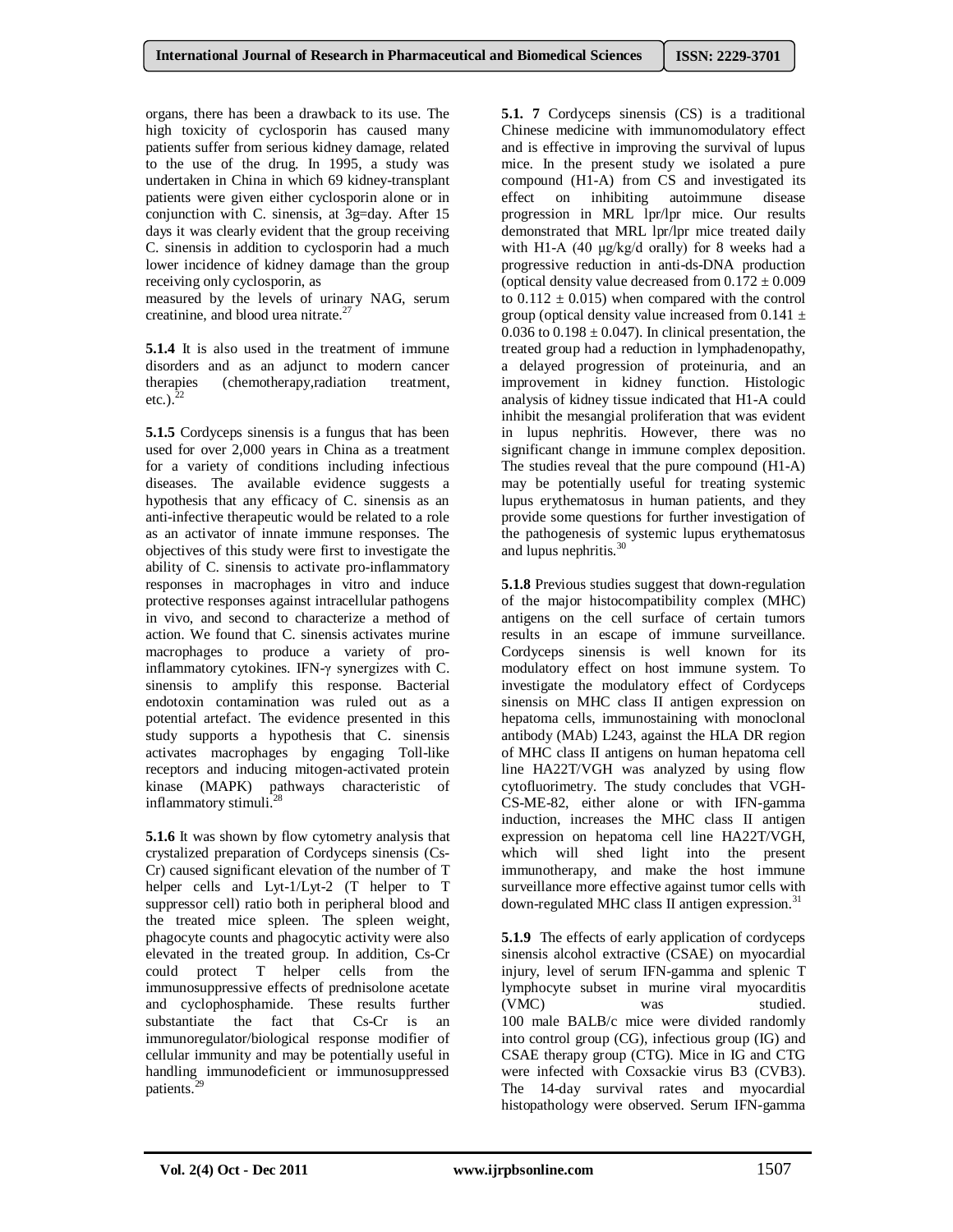level was detected by ELISA and splenic CD3+, CD4+, CD8+ T lymphocytes were detected by flow cytometry.

Serum IFN-gamma level and the percentage of splenic T lymphocyte subset in IG were decreased significantly, and CD4+/CD8+ T cell ratio increased significantly as compared with those of CG. Myocardial lesions in CIG were attenuated, while the 14-day survival of mice 85% (vs IG 55%, P<0.05), serum IFN-gamma and the percentage of splenic CD3+, CD8+ T lymphocytes in CTG were significantly higher than those in IG. There were no significant differences of the percentage of T lymphocyte subset and CD4+/CD8+ T cell ratio between CTG and CG. CSAE plays an important protective role against viral-induced murine myocarditis by inducing IFNgamma and regulating  $T$  lymphocyte.<sup>32</sup>

**5.1.10** The effect of Cordyceps sinensis (CS) on peripheral NK cells from healthy persons and leukemia patients were studied. The results showed that CS could argument the NK cell activity, meanwhile, the dose-dependent effect was found within the range of dosage adopted  $(r = 0.984, P)$ less than  $0.01$ ;  $r = 0.988$ , P less than 0.01). Furthermore, CS could also improve the CD16 marker expression on lymphocytes and the binding capacity to K562 cells. Cytotoxicity could not present when the PBNCs were co-incubated with CS. These results suggested that CS could be exploited and utilized as an approach of biological responsive modifier therapy (BRMT) in the treatment of leukemia.<sup>3</sup>

**5.1.11** The immunosuppressive effect of cultured Cordyceps sinensis (Bei Lin Capsule) was studied in vitro and in vivo. When the drug was added from 0.6 mg/ml to 5 mg/ml a significant dose-dependent inhibition effect was shown in the following immune reactions of mice (P less than 0.05-0.01): phagocytic function of peripheral blood leucocytes assayed by chemiluminescence; mitogenic response of spleen lymphocytes to Con A; mixed lymphocyte culture and LPS induced interleukin-1 release of macrophages. The survival rate of mice spleen lymphocytes cultured with Cordyceps sinensis 5 mg/ml in 37 degrees C 5% CO2 for 5 days was more than 80%. Cordyceps sinensis 4 g/kg daily significantly prolonged the mice skin allograft survival time  $(12.7 + 2.2$  days v.s.  $8.3 +$ 0.7 days in the control, P less than 0.01) and its immunosuppressive effect was close to that of Cyclosporin A 5 mg/kg daily on skin allograft.<sup>34</sup>

**5.1.12** Broiler chicks were orally dosed with a hotwater extract of mycelia from Cordyceps sinensis (CS-HW) to assess possible substitution of Avilamycin as an antibiotic growth promoter (AGP). The growth performance (body weight gain and survivability) and the health index (the microflora in the small intestines and the antibody titer to Newcastle disease virus) of chicks were significantly improved in the CS-HW (600 mg/kg diet) and the Avilamycin (20 mg/kg diet) fed group in comparison with the control group ( $p < 0.05$ ). The Avilamycin-fed group and the CS-HW-fed group had similar growth performances but the latter gave a better microbial flora in the small intestines. These results indicate that CS-HW enhances the physiological activity in chicks and can be used as a substitute for AGPs.<sup>35</sup>

# **5.2 ADAPTOGENIC ACTIVITY:**

**5.2.1** This study was conducted to investigate the chemical component of the hot water (HW) fraction of mycelia of Cordyceps sinensis and its antifatigue and antistress effect against a stimulus in vivo using rats and mice. The growth of mycelia reached a maximum level of 31.6 g/l after 120 h of incubation. The main chemical composition of the HW fraction of mycelia of C. sinensis was found to be carbohydrate (78.9%) with 5% moisture. The swimming endurance capacity of mice orally administered with the HW fraction (150 and 300 mg/kg/d, respectively) was significantly prolonged from 75 to 90 min with a lessening of fatigue. When the HW fraction (150 mg/kg/d) was given to rats for 8 d including a 48 h stress period, the weight changes of the adrenal gland, spleen, thymus, and thyroid, which is an index of stress, were suppressed. The HW fraction also significantly inhibited the increase in total cholesterol and the decrease in alkaline phosphatase levels as biochemical parameters of immobilization stress in rats. $36$ 

# **5.3 ANTIOXIDANT ACTIVITY:**

**5.3.1** Chinese tonifying herbs such as Herba Cistanche, Ganoderma and Cordyceps, which possess antioxidant and/or immunomodulatory activities, can be useful in the prevention and treatment of age-related diseases. Pharmacological studies on Yang and Yin tonifying herbs suggest that Yang tonifying herbs stimulate mitochondrial adenosine triphosphate (ATP) generation, presumably through the intermediacy of reactive oxidant species, leading to the enhancement of cellular/mitochondrial antioxidant status. Yin tonifying herbs, however, apart from possessing<br>antioxidant properties, exert mainly properties, exert mainly immunomodulatory functions that may boost a weak immune system and may also suppress overreactive immune responses. The abilities of Yang and Yin Chinese tonifying herbs to enhance ATP generation and to exhibit antioxidant and/or immunomodulatory actions are the pharmacological basis for their beneficial effects on the retardation of aging. $37$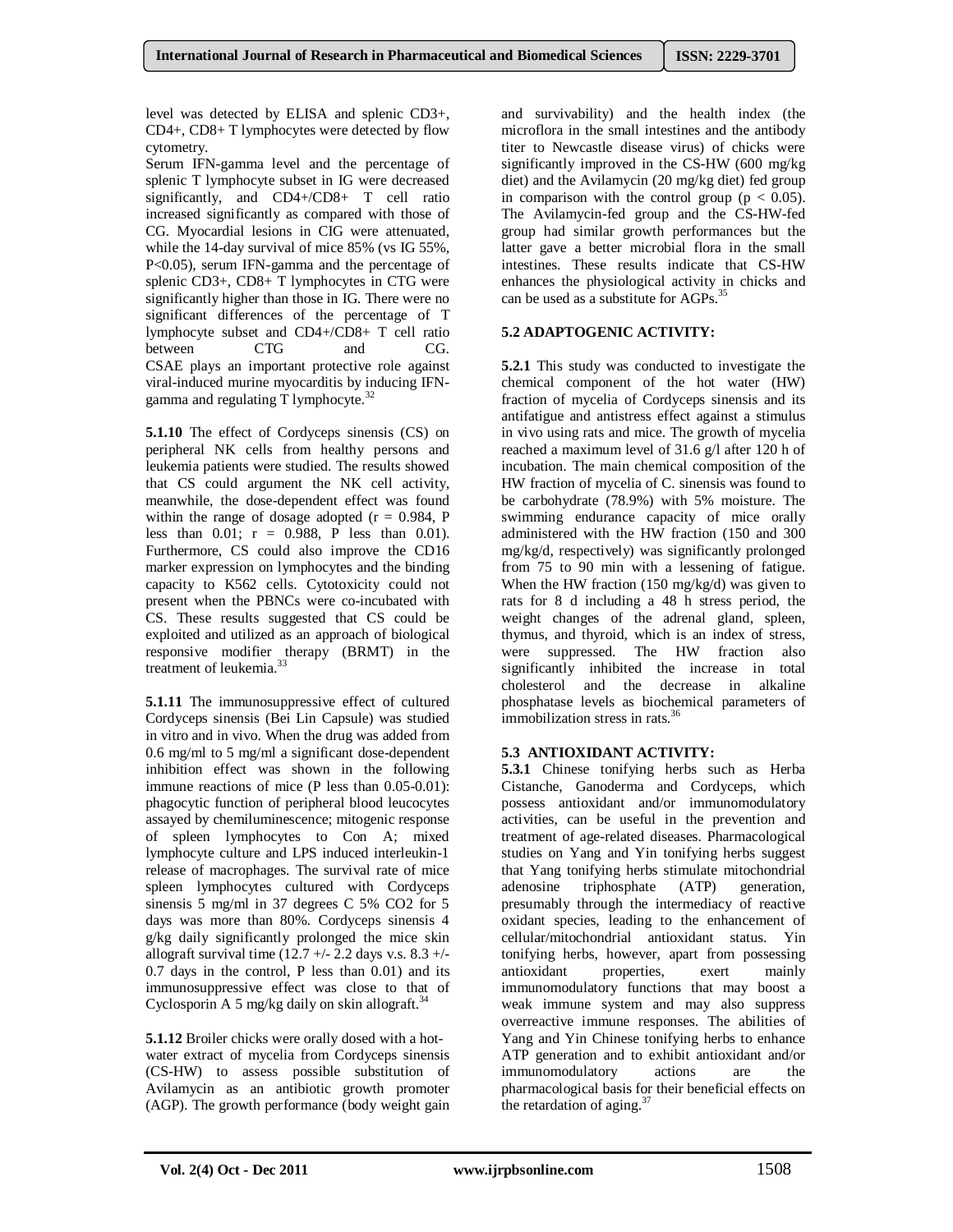**5.3.2** Cordyceps, one of the well-known traditional Chinese medicines, consists of the dried fungus Cordyceps sinensis growing on the larva of the caterpillar. It is commonly used for the replenishment of body health. One of the known pharmacological effects is its anti-oxidation activity. However, there is a great variation of the quality in different sources of Cordyceps. Here, the water extracts of various sources of natural C. sinensis and cultured Cordyceps mycelia were analyzed for their anti-oxidation activity by using three different assay methods such as the xanthine oxidase assay, the induction of hemolysis assay and the lipid peroxidation assay. The results showed that Cordyceps, in general, possesses a strong antioxidation activity in all assays tested. However, both natural and cultured Cordyceps showed the lowest inhibition in the lipid peroxidation when compared with the other two assay methods. The cultured Cordyceps mycelia had equally strong anti-oxidation activity as compared to the natural Cordyceps. Besides, the anti-oxidation activities were increased to 10–30 folds in the partially purified polysaccharide fractions from the cultured Cordyceps mycelia, which suggested that the activity could be derived partly from Cordyceps polysaccharides.<sup>38</sup>

**5.3.3** A water-soluble polysaccharide named CPS1 had been isolated from C. sinensis mycelium by hot water extraction, ethanol precipitation, anionexchange, and gel-permeation chromatography. UV spectra, FTIR spectra, partial acid hydrolysis, PMP precolumn derivation, periodate oxidation and Smith degradation studies were conducted to elucidate its structure. The results indicated that CPS1 was a glucomannogalactan with the monosaccharide composition of glucose: mannose: galactose =  $2.8: 2.9: 1$ . The total carbohydrate content of CPS1 was 99.0%. The weight-average molecular weight was 8.1 x 10(3) Da. The results predicted (1-->2) and (1-->4)-linkage of mannose,  $(1--3)$ -linkage of galactose,  $(1--)$  and  $(1--3, 6)$ linkage of glucose composed the backbone of CPS1. CPS1 was also evaluated for its antioxidant activity in vitro, including scavenging effects on the hydroxyl radicals, the reducing power,  $Fe(2+)$ chelating activity, scavenging effect on superoxide radicals, as well as the inhibition of hydrogen peroxide induced haemolysis. CPS1 showed a high antioxidant effect, especially scavenging effect of hydroxyl radicals, the reducing power and  $Fe(2+)$ chelating activity. The results provide scientific support for the antioxidant activity and indicated a connection between antioxidant activity and reparation of renal failure.<sup>39</sup>

**5.3.4** The effects of purple sweet potato anthocyanin (SPA) and Cordyceps mushroom extract (CME) on lipid peroxidation, 1,1-diphenyl2-picrylhydrazyl (DPPH) radicals and cognitive deficits were examined. Both SPA and CME exhibited DPPH radical scavenging activities with similar potency. In contrast, only SPA was shown to effectively inhibit lipid peroxidation initiated by Fe2+ and ascorbic acid in rat brain homogenates. Furthermore, SPA markedly enhanced cognitive performance, assessed by passive avoidance test in ethanol-treated mice. Combined treatments with SPA and CME did not significantly influence the effects of SPA alone. These results demonstrate that anthocyanin prepared from purple sweet potato exhibits memory enhancing effects, which may be associated with its antioxidant properties. <sup>40</sup>

#### **5.4 Anti-Cancer**

**5.4.1** We investigated the effect of the water extract of Cordyceps sinensis(WECS) on liver metastasis of Lewis lung carcinoma(LLC) and B16 melanoma(B16) cells in mice. C57BL/6 mice were given a s.c. injection of LLC and B16 cells and sacrificed 20 and 26 days after tumor inoculation, respectively. WECS was daily administered p.o. to the mice in a dose of 100mg/kg body weight(wt.) in the experiment of LLC and in a dose of 100 or 200mg/kg body wt. in the experiment of B16 from one week before tumor inoculation to one day before the date of sacrifice. The tumor cells increased in the thigh in LLC-inoculated mice and in the footpad in B16-inoculated mice. The relative liver wt. of the tumor-inoculated mice significantly increased as compared to that of the normal mice due to the tumor metastasis, as verified by the hematoxylin-eosin staining pathological study in the LLC experiment. The relative liver wt. of the WECS-administered mice significantly decreased relative to that of the control mice in both the LLC and B16 experiments. WECS showed a strong cytotoxicity against LLC and B16 cells, while cordycepin(3'-deoxy-adenosine), an active component of WECS, was not cytotoxic against these cells. These findings suggest that WECS has an anti-metastatic activity that is probably due to components other than cordycepin.<sup>41</sup>

**5.4.2** The survival time of mice inoculated with murine B16 melanoma cells and treated with a combination of water extracts from C. sinensis and the conventional agent, methotrexate, has been shown to be significantly longer than that of either the untreated control group or those treated with methotrexate alone, indicating that some water extracts of C. sinensis may be beneficial in the prevention of tumor metastasis.<sup>42</sup>

**5.4.3** Antitumor and immuno-stimulating activities were observed in the treatment of mice inoculated with Sarcoma 180 tumor cells, when treated with an ethanol extract of C. sinensis  $43$ (the reference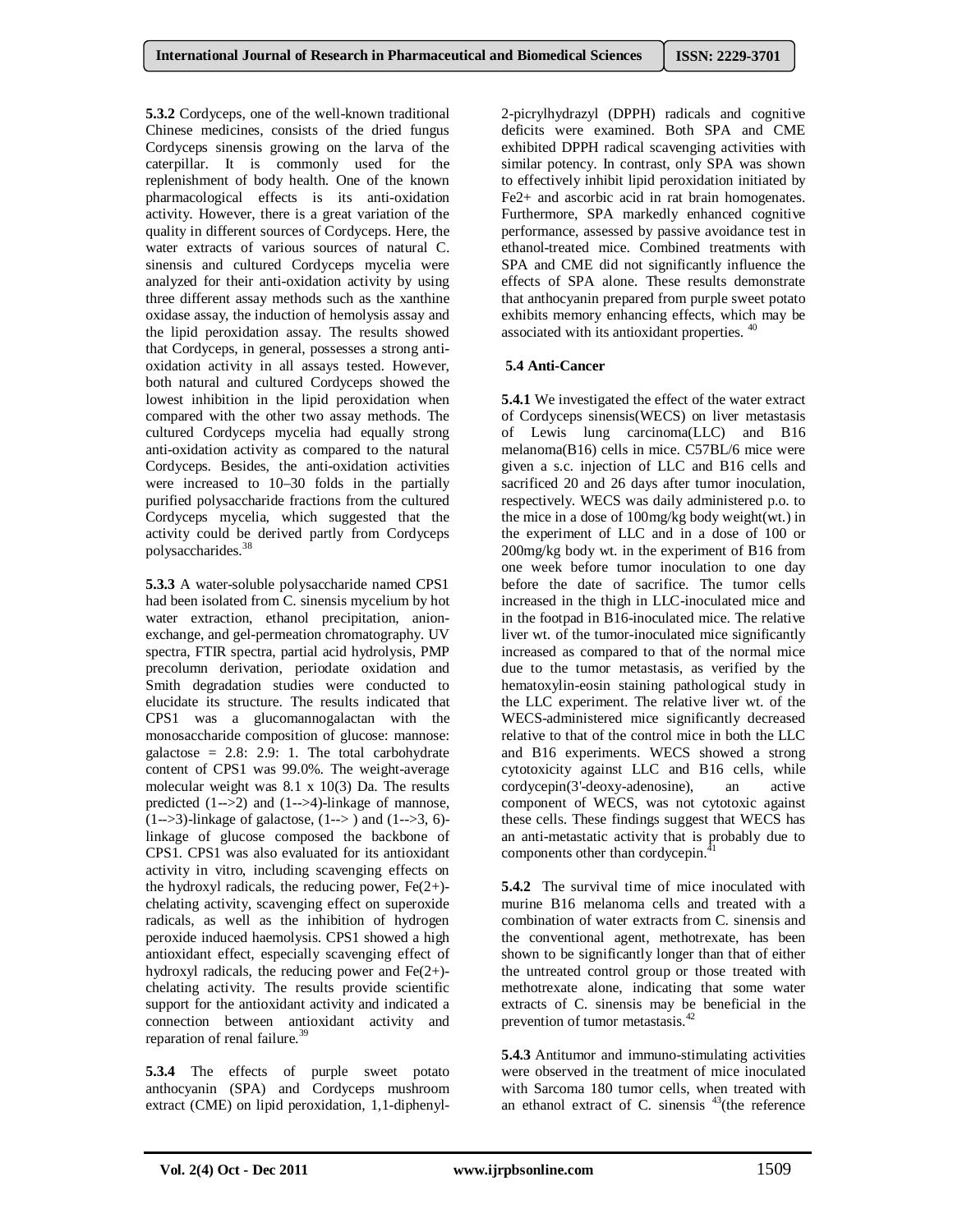refers to Paecilomyces japonica, which is believed to be an anamorph of C. sinensis),

**5.4.4** A study using murine models verified that oral administration of a hot water extract of C. sinensis consequently resulted in the activation of macrophages, thereby increasing the production of GM-CSF and IL-6, which act on the systemic immune system.<sup>44</sup>

**5.4.5** In a study of mice subcutaneously implanted with lymphoma cells, oral administration of an extract of C. sinensis led to a decrease in tumor size and a prolonged survival time.<sup>45</sup> Furthermore, mice treated with cyclophosphamide, which suppresses immune function, also treated with the same hot water extract saw their immune function return to normal, as measured by the IgM and IgG response and macrophage activity.<sup>45</sup>

**5.4.6** Further evidence of the immunoenhancing action of C. sinensis was provided by another study treating mice inoculated with Erhlich ascites carcinoma (EAC) cells with a warm water extract of Cordyceps. The median survival time of the treated mice compared to untreated controls was over 300%, and the lack of activity of the extract against EAC cells grown in vitro indicated that the antitumor effect in the mice may be mediated through immunoenhancing activity, rather than directly.<sup>46</sup>

**5.4.7** In a related study, B-(1-3)-D-glucan, fraction CO-1 and the galactosaminoglycan fraction CO-N, derived from C. ophioglossoides, inhibited the growth of ascitic Sarcoma 180. Increased immune function was noted as well, quantified by an increase in carbon clearance activity.<sup>47,48</sup>

**5.4.8** Oral administration of polysaccharide fractions CI-P and CI-A, derived from C. sinensis, in doses of 1–10 mg=kg=day, demonstrated antitumor activities in mice inoculated with Sarcoma 180. Similar results were observed with an alkali soluble polysaccharide (CI-6P), derived from the species C. sobolifera, when administered in doses of 10 mg=kg=day.<sup>17</sup>

**5.4.9** It is well established that numerous fungal derived simple- and protein-bound polysaccharides exert a significant potentiation of immune function. $^{19}$  This is thought to be one of the major mechanisms of antitumor activity in Cordyceps.

**5.4.10** Among the multiple polysaccharides produced by C. sinensis, beta-d-glucans are one class of polymers that have been shown to increase both innate and cell-mediated immune response. These polysaccharides increase the production of such cytokines as TNF-a, interleukins, interferons,

NO, and antibodies by the activated immune cells. This activation of immune response may be triggered by polysaccharide binding to specific receptors on the surface of the immune systems cells, called the CR3 receptor.<sup>49</sup>

**5.4.11** The extracts of chloroform (1) and methanol (2) from Antrodia camphorata (AC), and chloroform (3) and n-butanol (4) fractions of methanol extract from Cordyceps sinensis (CS), and hexane  $(5)$ , ethyl acetate  $(6)$ , and methanol  $(7)$ from Cinnamomum osmophloeum bark (CO) were evaluated for their anti-inflammatory as well as tumor-cell growth inhibitory activities in vitro. All the tested extracts dose dependently inhibited the enhanced production of inflammatory mediators such as nitric oxide (NO) through reducing inducible NO synthase expression, and cytokines (tumor necrosis factor (TNF)-alpha and interleukin (IL)-12 in LPS/IFN-gamma activated murine peritoneal macrophages. Taken together, these data suggest that the anti-inflammatory and anti-cancer properties of AC, CS, and CO might result from the growth inhibition of NO, TNF-alpha and IL-12, and tumor cells proliferation, respectively.<sup>50</sup>

**5.4.12** While there are a wide range of reported uses of Cordyceps sinensis in the literature, the reports that extracts of this fungus may alter apoptotic homeostasis are most intriguing. However, there are significant challenges regarding research surrounding Cordyceps sinensis, such as the difficulty identifying the various species of Cordyceps and the many conflicting reports of pharmacological function in the literature. In this review we outline what is known about the ability of Cordyceps sinensis to alter apoptotic homeostasis, attempt to reconcile the differences in reported function, identify the challenges surrounding future Cordyceps sinensis research, and delineate options for overcoming these critical hurdles.<sup>51</sup>

#### **5.5 NEUROPROTECTIVE AND NOOTROPIC ACTIVITIES:**

**5.5.1** The effects of purple sweet potato anthocyanin (SPA) and Cordyceps mushroom extract (CME) on lipid peroxidation, 1,1-diphenyl-2-picrylhydrazyl (DPPH) radicals and cognitive deficits were examined. Both SPA and CME exhibited DPPH radical scavenging activities with similar potency. In contrast, only SPA was shown to effectively inhibit lipid peroxidation initiated by Fe2+ and ascorbic acid in rat brain homogenates. Furthermore, SPA markedly enhanced cognitive performance, assessed by passive avoidance test in ethanol-treated mice. Combined treatments with SPA and CME did not significantly influence the effects of SPA alone. These results demonstrate that anthocyanin prepared from purple sweet potato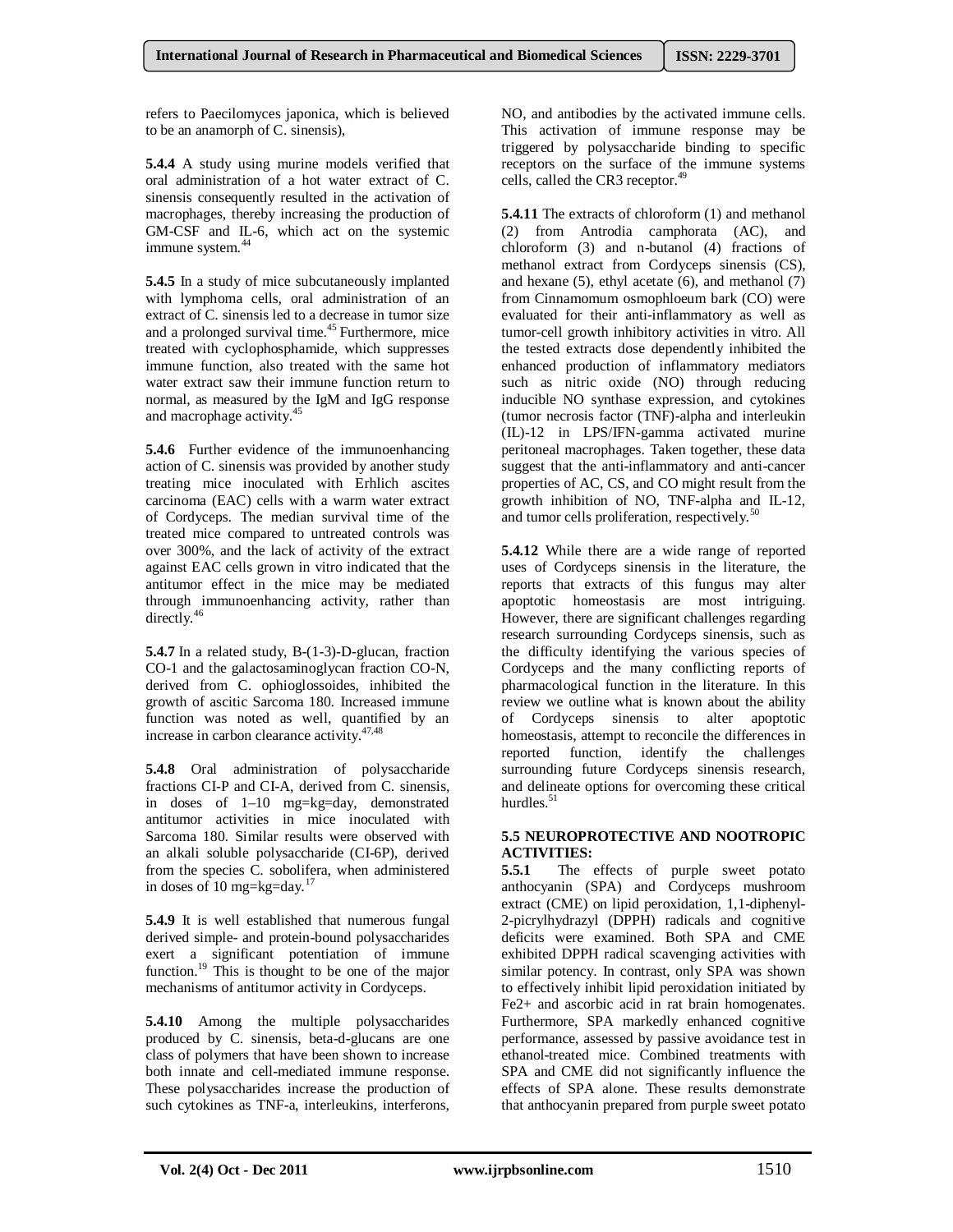exhibits memory enhancing effects, which may be associated with its antioxidant properties.<sup>52</sup>

## **5.6 Anti depressant activity:**

**5.6.1** Cordyceps sinensis (CS) has been known as a component of traditional medicines that elicit various biological effects such as anti-fatigue, immunomodulatory, and hypoglycemic actions. Since it has been well-established that fatigue is closely related to depression, this study used the tail suspension test (TST) in mice to examine the antidepressant-like effects of hot water extract (HWCS) and supercritical fluid extract (SCCS) of CS. Immobility time in the TST was reduced by administration of SCCS (2.5-10 ml/kg, p.o.) dosedependently though it was not reduced by treatment with HWCS (500-2000 mg/kg, p.o.). Neither HWCS nor SCCS altered locomotor activity in the open field test, excluding the possibility that the effect of SCCS is due to activation of locomotion. Pretreatment with prazosin (an adrenoreceptor antagonist) or sulpiride (a dopamine D2 receptor antagonist) reduced the effect of SCCS on the immobility time. In contrast, pretreatment with pchlorophenylalanine (p-CPA, a serotonin synthesis inhibitor) did not alter the anti-immobility effect of SCCS. The last finding is consistent with an additional observation that SCCS had no effect on head twitch response induced by 5-hydroxy-Ltryptophan in mice. Taken altogether, these results suggest that SCCS may elicit an antidepressant-like effect by affecting the adrenergic and dopaminergic systems, but not by affecting the serotonergic system.<sup>5</sup>

# **5.7 APHRODISIAC ACTIVITY**

**5.7.1** Erectile dysfunction is one of the important health problems affecting man and his partner. Recently, many treatments have evolved for the treatment of erectile dysfunction or sexual health. Of the available treatments several are pharmacologically proven and tested medications. However, in Asia, there are significant users of unproven medications for sexual health. These medications are traditionally used by the folklore living in the countryside. These untested medications may have a profound effect on the body system and their interactions with other medications may be harmful. However, comprehensive accounts of such medications are unavailable. This paper descriptively highlights the common medications used for sexual health in Asia. $54$ 

**5.7.2** Preclinical data on the effects of C. sinensis on mice showed sex-steroid-like effects.<sup>17, 24</sup>

**5.7.3** Human clinical trials have demonstrated similarly the effectiveness of Cordyceps in combating decreased sex-drive and virility.[14,44] **5.7.4** Human clinical trials have demonstrated similarly the effectiveness of Cordyceps in combating decreased sex-drive and virility.<sup>55,56</sup>

#### **5.8 CARDIO- AND CEREBROVASCULAR ACTIVITY**

**5.8.1** In studies of patients suffering from chronic heart failure, the long-term administration of Cordyceps, in conjunction with conventional treatments—digoxin, hydrochlorothiaside, dopamine, and dobutamine—promoted an increase in the overall quality of life. Thisincluded general physical condition, mental health, sexual drive, and cardiac function, compared to the control group. $57$ 

**5.8.2** The administration of 65% alcohol extracts of Cordyceps sinensis can counteract the arrhythmias induced by aconitine or BaCl2 in rats, and increase the tolerant dose of ouabain to produce the arrhythmias in guinea pigs. The drug can reduce the heart rate of anesthetic rats, decreasing the contractility of isolated papillary muscle or atria in guinea pigs, but showing no effect on the automatic rhythmicity and the functional refractory period of the atria.<sup>58</sup>

#### **5.9 STAMINA AND ATHLETIC PERFORMANCE IMPROVEMENT**

**5.9.1** Cordyceps sinensis contains a factor that stimulates corticosteroid production in the animal model. However, it is not known whether this drug acts directly on the adrenal glands or indirectly via the hypothalamus-pituitary axis. In the present study, we used primary rat adrenal cell cultures to investigate the pharmacological function of a water-soluble extract of Cordyceps sinensis (CS) and the signaling pathway involved. Radioimmunoassay of corticosterone indicated that the amount of corticosterone produced by adrenal cells is increased in a positively dose-dependent manner by CS, reaching a maximum at 25 microg/ml. This stimulating effect was seen 1 h after CS treatment and was maintained for up to 24 h. Concomitantly, the lipid droplets in these cells became small and fewer in number. Immunostaining with a monoclonal antibody, A2, a specific marker for the lipid droplet capsule, demonstrated that detachment of the capsule from the lipid droplet occurs in response to CS application and that the period required for decapsulation is inversely related to the concentration of CS applied. The mechanism of CS-induced steroidogenesis is apparently different from that for ACTH, since intracellular cAMP levels were not increased in CS-treated cells. However, combined application with calphostin C, a PKC inhibitor, completely blocked the effect of CS on steroidogenesis, suggesting that activation of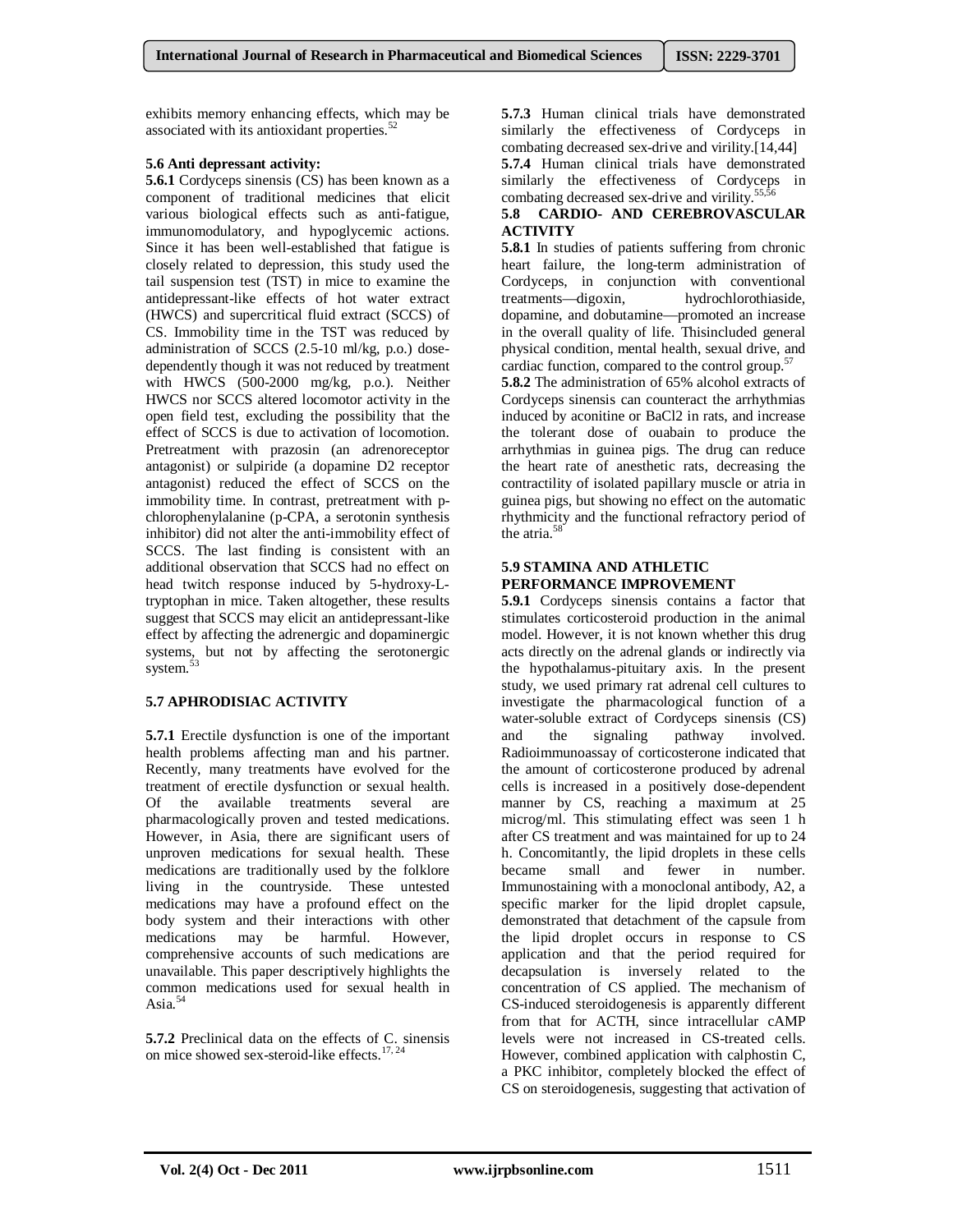PKC may be responsible for the CS-induced steroidogenesis.<sup>59</sup>

#### **5.9.2 Cordyceps Reduces Fatigue**

Several studies with animals have demonstrated that Cordyceps sinensis increases the cellular energy production and oxygen supply. A double blind, placebo controlled investigation showed a marked reduction in fatigue in elderly patients when they were given three grams of Cordyceps daily. In another study, Cordyceps sinensis improved shortness of breath and reduced fatigue in patients suffering from chronic heart failure  $60$ 

#### **5.9.3 Cordyceps Helps Discomforts from Tired Legs**

Several studies have shown that Cordyceps sinensis improves the flow of blood in the body by relaxing the smooth muscles of the blood vessels allowing them to expand. Cordyceps also improves the functioning of the heart and lungs. Cordyceps therefore prevents or reduces the contraction of blood vessels which interferes with the flow of blood vessels in the legs, the main cause of tired  $legs.<sup>61</sup>$ 

#### **5.9.4 Cordyceps Improves Stamina and Athletic Performance**

Several studies with animals have shown that Cordyceps sinensis increases the cellular energy production and oxygen uptake.<sup>6</sup> A study with mice demonstrated their improve swimming capabilities after six weeks of Cordyceps supplementation compared with a control group.<sup>6</sup>

#### **5.9.5 Cordyceps Improves the Respiratory Function**

Several scientific studies have demonstrated the benefits of Cordyceps sinensis in alleviating the symptoms of several respiratory illnesses including chronic bronchitis and asthma.<sup>61</sup>

**5.9.6** In a double blind, placebo controlled study with 30 elderly volunteers Cordyceps significantly improved the maximum amount of oxygen these people were able to assimilate.<sup>63</sup>

**5.9.7** An increase in cellular ATP <sup>64,65</sup> results in an increase in useful energy, in contrast to the perceived increase in energy, which occurs from the use of CNS stimulants, such as caffeine, ephedrine, and amphetamines, ultimately resulting in an energy deficiency.

**5.9.8** It should be noted that in a recent study with highly trained professional athletes, C. sinensis was shown to have no appreciable effect in enhancing the performance in this group of people.<sup>66</sup>

**5.9.9** In a placebo-controlled clinical study of elderly patients with chronic fatigue, results indicated that most of the subjects treated with C. sinensis reported a significant clinical improvement in the areas of fatigue, cold intolerance, dizziness, frequent nocturia, tinnitus, hypo sexuality, and amnesia, while no improvement was reported in the placebo group.<sup>17,67,68</sup>

**5.9.10** Another study involving healthy elderly volunteers, with an average age of 65, tested the output performance and oxygen capacity of subjects while exercising on stationary bicycles. A portion of the volunteers consumed C. sinensis for six weeks, while others consumed a placebo. The results demonstrated that the group that consumed Cordyceps had a significant increase in energy output and oxygen capacity over the other group after six weeks.<sup>6</sup>

**5.9.11** The time-to-exhaustion is measured for each group, which was compared and contrasted with that of the other. If the group receiving the test compound swims longer than the group on the standard diet without the test compound, then it has been determined that they had increased energy output=decreased fatigue when compared with the control group. Trials of this nature have been conducted using Cordyceps as the test compound and have invariably shown that the use of Cordyceps significantly increasesthe time-toexhaustion in laboratory animals when compared with the control groups. $<sup>1</sup>$ </sup>

**5.9.12** Therapeutic applications of Cordyceps and its extracts are hypothesized to be centered primarily on the key effects of increased oxygen utilization, increased ATP production, and the stabilization of blood sugar metabolism $^{22}$ 

#### **5.10 Cholesterol lowering activity (Anti-Hyperlipidemic):**

**5.10.1** In both human and animal studies, administration of Cordyceps has been associated with cholesterol and triglyceride reduction and an increase in the ratio of HDL to LDL cholesterol.<sup>22,24,64</sup>

# **5.11 Anti-Diabetes activity:**

**5.11.1** In one randomized trial, 95% of patients treated with 3 g=day of C. sinensis saw improvement in their blood sugar profiles, while the control group showed only 54% improving with treatment by other methods.<sup>70</sup>

**5.11.2** In animal studies, isolated polysaccharides have been shown to improve blood glucose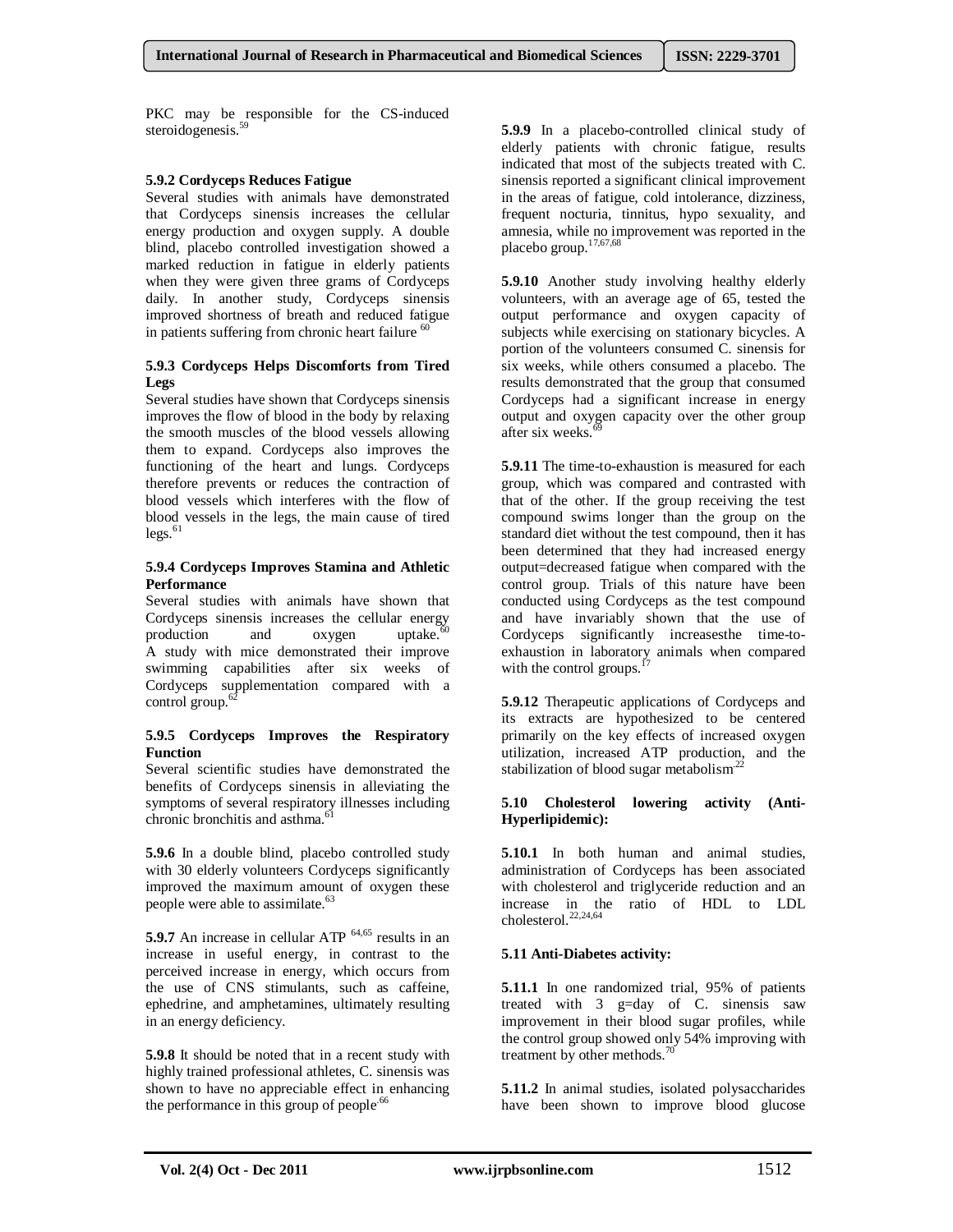metabolism and increase insulin sensitivity in normal animals.<sup>71</sup>

**5.11.3** CS lowers blood sugar levels in genetically diabetic animals,<sup>72</sup>

**5.11.4** Cordyceps sinensis, a well-known traditional Chinese medicine. possesses anti-tumor. Chinese medicine, possesses anti-tumor, immunostimulant and antioxidant activities; however, the identities of active components have not been determined. In our previous study using antioxidant activity-guided fractionation [Li et al., 2003. A polysaccharide isolated from Cordyceps sinensis, a traditional Chinese medicine, protects PC12 cells against hydrogen peroxide-induced injury. Life Sci. 73, 2503-2513], a polysaccharide of molecular weight approximately 210kDa was isolated from cultured Cordyceps mycelia by ionexchange and sizing chromatography. The isolated polysaccharide, named CSP-1, which has strong anti-oxidation activity, contains glucose, mannose and galactose in the ratio of 1:0.6:0.75. In the present study, we demonstrated the hypoglycemic effect of CSP-1 on normal and alloxan-diabetic mice and streptozotocin (STZ)-diabetic rats. The basal glucose level did not differ significantly among the normal mice. CSP-1 (at 200 and 400mg/kg body wt./day for 7 days, p.o.), however, significantly reduced the blood glucose level by 12.0+/-3.2% and 22.5+/-4.7% in normal mice, respectively  $(p<0.05)$ . When administered at a dose of higher than 200mg/kg body wt. daily for 7 days, CSP-1 produced a significant drop in blood glucose level in both STZ-induced diabetic rats and alloxan-induced diabetic mice. The serum insulin levels in diabetic animals were also increased by administration of CSP-1  $(p<0.05)$ . CSP-1 with hypoglycemic properties increased circulating insulin level in diabetic animals, which suggests that CSP-1 may stimulate pancreatic release of insulin and/or reduce insulin metabolism.<sup>73</sup>

# **5.12 GIT AND KIDNEY PROTECTION**

**5.12.1** Traditional views of the Cordyceps mushroom held that its consumption strengthened the kidneys. Studies have shown that much of Cordyceps' kidneyenhancing potential stems from its ability to increase 17-hydroxy-corticosteroid and 17-ketosteroid levels in the body. $^{22}$ 

**5.12.2** In another human clinical study, 57 patients with gentamicin-induced kidney damage were either treated with 4.5 g of Cordyceps per day or by other, more conventional methods. After six days, the group that received Cordyceps had recovered 89% of their normal kidney function, while the control group had recovered only 45% of normal kidney function. The time-torecovery was also significantly shorter in the Cordyceps group when compared with that of the control group.<sup>22</sup>

**5.12.3** Chronic renal failure is a serious disease, one often affecting the elderly. In a study among 51 patients suffering from chronic renal failure, it was found that the administration of 3–5 g=day of C. sinensis significantly improved both the kidney function and overall immune function of treated patients, compared to the untreated control group.<sup>74</sup>

**5.12.4** Nephrotoxic ARF model of rat was induced by IP injection of either Gentamycin or Kanamycin and treated with CS. The results of study showed that the simultaneous administration of CS with Gentamycin could protect the proximal tubular cells from Gentamycin toxicity and the use of CS after the establishment of Kanamycin nephrotoxic ARF could prompt an earlier recovery from ARF as compared with the control group. The possible mechanisms of CS on ARF include: (1) protecting tubular cell sodium pump activity; (2) attenuating tubular cell lysosome overfunction stimulated by phagocytosis of aminoglycoside; (3) decreasing tubular cell lipoperoxidation in response to toxic injury.<sup>75</sup>

**5.12.5** The protective effect on aminoglycoside nephrotoxicity by Cordyceps sinensis in the old patient was observed. 21 old patients were randomly divided into two groups. Each group received amikacin sulfate for 6 days. In addition, group A was administered Cordyceps sinensis for 7 days and group B was given placebo. The results revealed that group A developed less prominent nephrotoxicity compared with group B as evidenced by less urinary nephro-aminoglycosidase (NAGase) and beta-microglobulin in group A than those in Group B. These results suggested that Cordyceps sinensis exerted a protective effect on aminoglycoside nephrotoxicity in the old patients.<sup>76</sup>

**5.12.6** In order to evaluate the effect of Cordyceps sinensis (CS) on aminoglycoside (AG) induced nephrotoxicity, gentamycin was imposed on the young and old rats with CS administration. The renal tubular injury was ameliorated as evidenced by less prominent increment of BUN, SCr, sodium excretion, urinary NAGase and less severity of histopathological changes as compared with control. In addition, the use of CS could promote an earlier recovery of renal oxygen consumption insulin clearance, and sodium absorption in isolated perfused kidney from CS treated intoxicated rat than that from control. Possible mechanisms of CS on drug-induced nephrotoxicity include: (1) Accelerating the regeneration of tubular cells; (2) Protecting the sodium pump activity of tubular cells; (3) Attenuating the tubular cell lysosome hyperfunction stimulated by phagocytosis of AG as well as decreasing the tubular cell lipoperoxidation in response to toxic injury; (4) Reducing the tissue  $Ca++$  content.<sup>77</sup>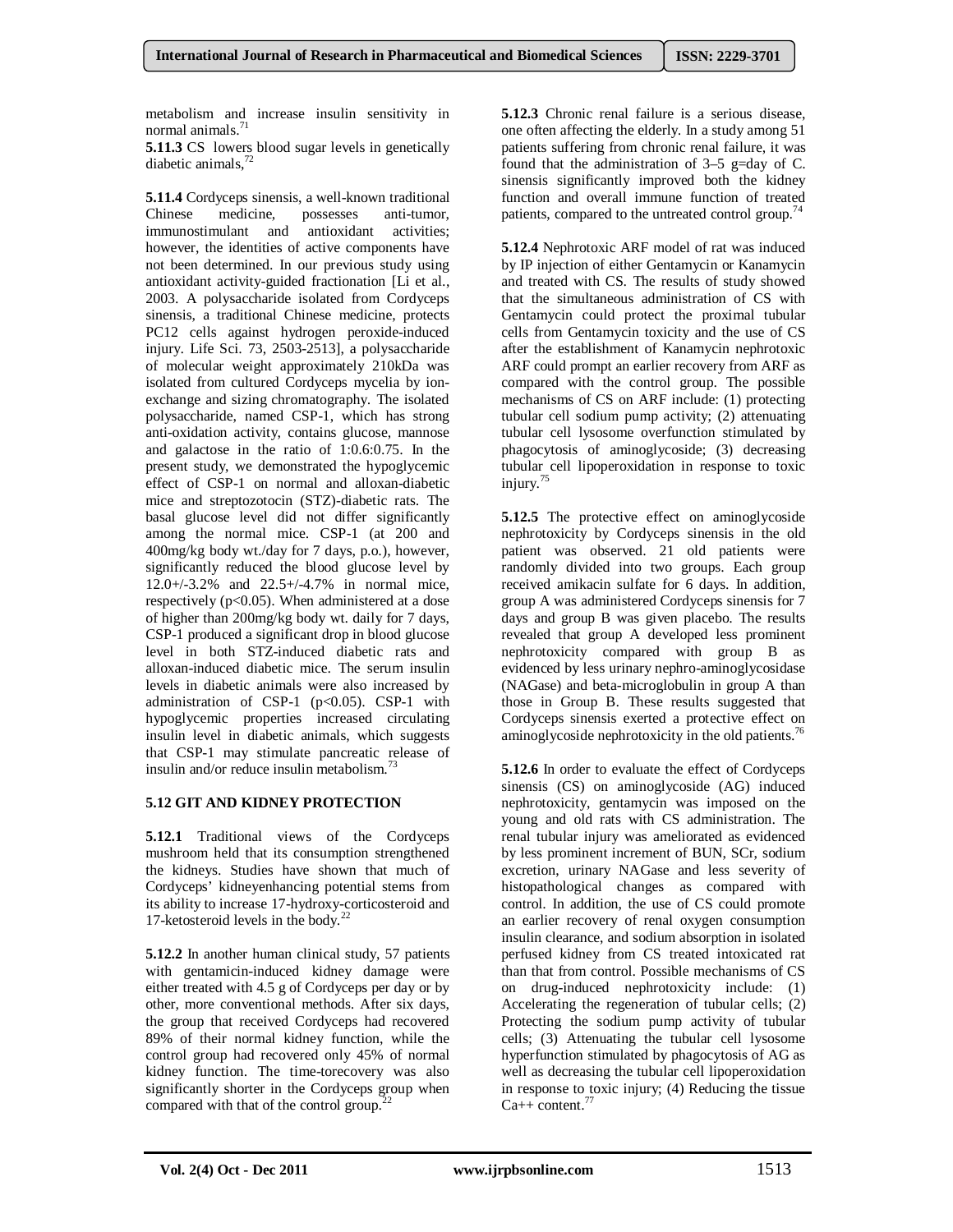**5.12.7** Cordyceps sinensis (CS) is a parasitic fungus that has been used as a Chinese medicine for a long time in the treatment of nephritis. Today, the hypothesis about the pathogenesis of immunoglobulin A nephropathy (IgAN) is that nephritogenic IgA immune complexes (IgAIC) go to the kidney to stimulate resting mesangial cells to release cytokines and growth factors. These cytokines and growth factors cause mesangial cell proliferation and release matrix, chemical mediators that lead to the glomerular injury. However, nephritogenic IgAIC in humans is still unknown. To solve this problem previously, we established an in vitro model that showed that cultured human mesangial cells (HMC) stimulated with interleukin-1 (IL-1) plus IL-6 can cause mesangial cell proliferation, increasing production of chemical mediators and superoxide anion. An in vivo model also proved that this culture medium may lead to renal injury with hematuria and proteinuria. Therefore, to fractionate the crude components that can be used in the treatment of patients with IgAN, we cultured HMC, and then an HMC activating model with HMC incubated with IL-1 and IL-6 was established. We fractionated the crude methanolic extracts from fruiting bodies of CS with the use of this in vitro inhibition of HMC activation model as our assay method. In brief, the fruiting bodies were extracted by silica gel column chromatography. One out of 6 column fractions, F-2, significantly inhibited the HMC activation by IL-1 plus IL-6. The acute toxicity test with male Institute of Cancer Research mice showed no liver toxicity or mutagenicity. Then we established an IgAN animal model with R36A (Pneumococcal Cpolysaccharide purified from Streptococcus pneumoniae) as antigen and anti-R36A IgA monoclonal antibody to form nephritogenic IgA-IC, which can induce hematuria and proteinuria in mice with IgA deposition in the mesangial area. The mice in the IgAN model fed with 1% F-2 in diet had significant reduction of hematuria and proteinuria together with histopathologic improvement. Therefore this fraction was then purified by silica gel column chromatography and high-performance liquid chromatography, which got a purified compound H1-A, which can suppress the activated HMC and alleviate IgAN (Berger's disease) with clinical and histologic improvement. These results give us a new regimen for the treatment of patients with IgAN in the future.<sup>78</sup>

**5.12.8** High doses of cyclosporin A (CsA) can not be used in the long term treatment of kidney allograft recipients primarily due to severe side effects. In the present study, we investigated the potential application of Cordyceps sinensis (CS) in the long term treatment of renal transplant patients. The renal function and survival rates of grafts and patients did not show significantly different between the control group and the treatment group. However, the incidences of complications were significantly lower in the treatment group compared with that in control group with the exception of those showing acute rejection. Furthermore, the dosage and the whole blood trough concentrations of CsA were significantly lower than control group. However, there was no significant difference in the serum level of IL-2 in the two groups. Interestingly, the serum level of IL-10 in the treatment group was significantly higher than that in control group. These data demonstrat that CS may be used in combination with a low dose of CsA in the long term treatment of kideny transplant patients.<sup>79</sup>

**5.12.9** Patients ( $n = 202$ ) were divided randomly by lottery into a treatment  $(n = 93)$  and a control group  $(n = 109)$ . Patients in the treatment group were treated with CS 1.0 g 3 times a day in addition to the immunosuppressive regimen given to the control group. We compared patient and graft survivals, incidence, time and severity of acute rejection episodes, chronic allograft nephropathy (CAN), hepatotoxicity and nephrotoxicity, biochemistry parameters including indicators of liver and kidney functions, fats, proteinuria, dosages, and whole blood concentrations of cyclosporine (CsA). Patient and graft survival rates, serum creatinine (SCr), and blood urea nitrogen (BUN) were not significantly different between the 2 groups ( $P > .05$ ). Serum uric acid (UA) and 24hour urinary total protein (24-hour UTP) were significantly lower in the treatment group than in the control group  $(P < .05)$ . The incidences (11.83% vs 15.60%) and times to acute renal allograft rejection (23.48 +/- 7.22 vs 22.27 +/- 8.03 days posttransplantation) were not significantly different between the treated and control groups (P > .05). Patients receiving thymoglobulin antirejection therapy (3 cases) were fewer in the heated versus control group (13 cases;  $P = .014$ ).<br>The incidences of hepatotoxicity and The incidences of hepatotoxicity and nephrotoxicity in the treated group were 12.90% and 19.35%, significantly lower than 24.77% and 33.94% in the control group, respectively ( $P < .05$ ). At 2 to 6 months posttransplantation, the CsA dosages in the treated group were significantly lower than those in the control group ( $P < .05$ ). The whole blood trough CsA concentrations in the treated group were significantly lower than those in the control group at 3 to 6 months posttransplantation ( $\overline{P}$  < .05). The decreasing trends of the 2 aforementioned parameters in the treatment group were approximately linear among treated subjects compared with approximately quadratic in the control group ( $P < .05$ ). The incidence of CAN in the treated group was 7.53%, which was significantly lower than 18.35% in the control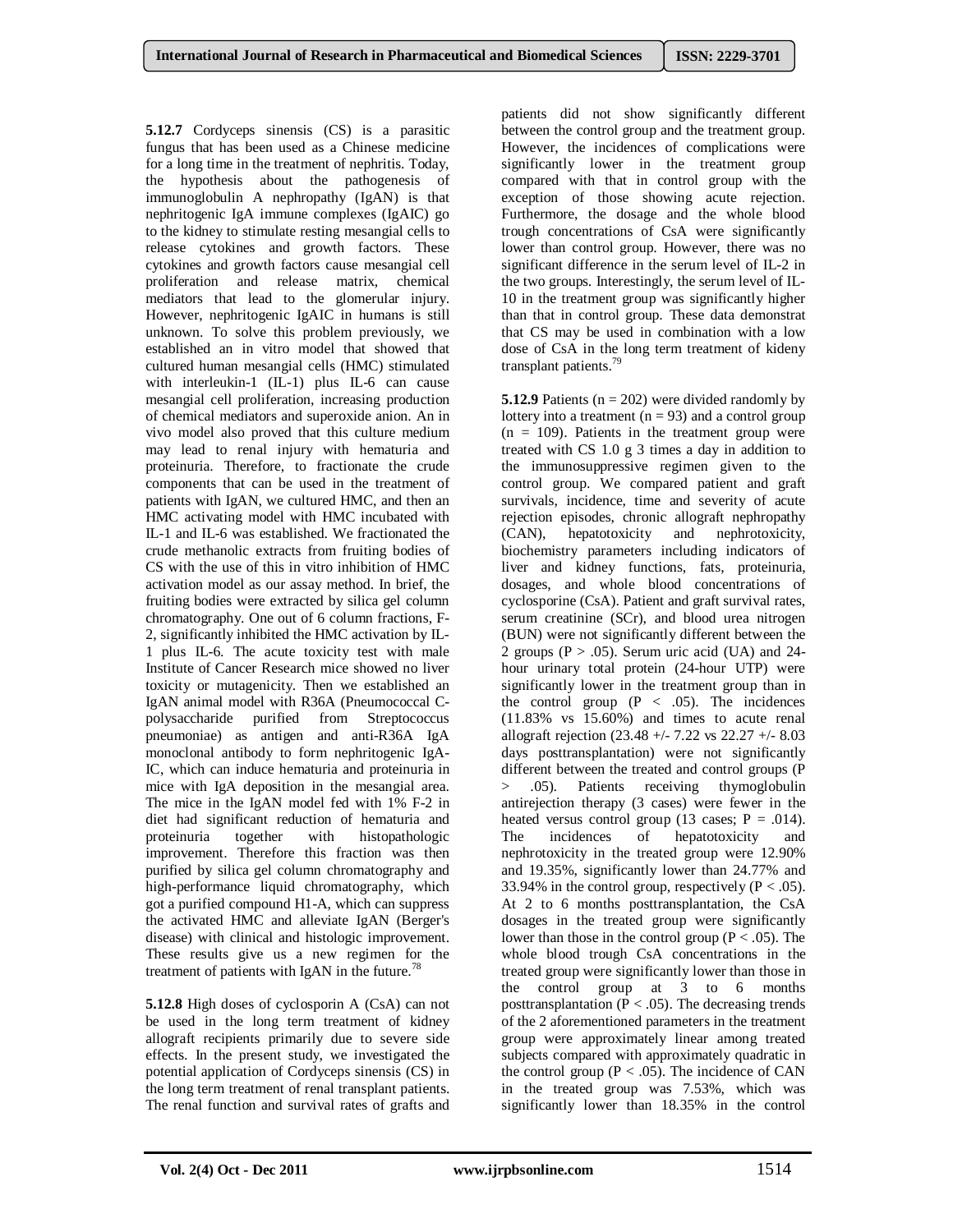group ( $P = .024$ ). The 24-hour UTP level in CAN patients within the treated group was significantly lower than the control group after transplantation  $(P = .045)$ . The differences in total bilirubin, SCr, serum UA, and total cholesterol levels among otherwise normal patients in the treated group were significantly lower than those among the control group (P < .05). The use of CS may allow decreased dosages and concentrations of CsA causing fewer side effects without an increased risk of acute rejection. In addition, CS with reduced dose CsA may decrease proteinuria and retard CAN progression.<sup>8</sup>

# **5.13 HEPATOPROTECTIVE ACTIVITY:**

**5.13.1** In one study, Cordyceps extract was used in combination with several other medicinal mushroom extracts as an adjunct to lamivudine for the treatment of hepatitis B. Lamivudine is a common antiviral drug used in the treatment of hepatitis. In this study, the group receiving Cordyceps along with other medicinal mushroom extracts had much better results in a shorter period of time than the control group who received only lamivudine. 81

**5.13.2** In another study using 22 patients who were diagnosed with posthepatic cirrhosis,<sup>82</sup> after three months of consuming 6–9 g of Cordyceps per day, each patient showed improvement in liver function tests.

**5.13.3** SD rats were divided into normal control group, untreated group and Cordyceps sinensistreated group. The rats in each group were fed with corresponding drug for 4 weeks. The rat's liver collagen deposition was observed with collagen staining. Hydroxyproline (Hyp) contents in liver tissue of the rats in 3 groups were determined with HCl hydrolysis. The tissue inhibitor of metalloproteinase-2 (TIMP-2) and type IV collagen contents were observed by Envision, and matrix metalloproteinases-2 (MMP-2) activity was detected by the method of enzyme-picture. Type I collagen was detected by Western blotting. The contents of Hyp, TIMP-2, type IV collagen, and the expression of type I collagen in untreated group were significantly higher than those in the normal control group, while those in Cordyceps sinensistreated group were significantly lower than those in the untreated group. The content of MMP-2 in untreated group was significantly lower than that in the normal control group, while that in Cordyceps sinensis-treated group was significantly higher than that in the untreated group.Cordyceps sinensis can considerably relieve the liver fibrosis, and the mechanism may be related to promoting the degradation of the collagens.<sup>83</sup>

**5.13.4** Rats were randomly allocated into a normal control group, a model control group and a CS group. The latter two groups were administered with CCl(4) and ethanol solution at the beginning of the experiment to induce hepatic fibrosis. The CS group was also treated with CS 10 days after the beginning of CCl(4) and ethanol administration. All control groups were given corresponding placebo at the same time. At the end of the 9th week, rats in each group were humanely sacrificed. Blood and tissue specimens were taken.<br>Biochemical. radioimmunological. radioimmunological, immunohistochemical and molecular biological examinations were used to determine the level change of ALT, AST, HA, LN content in serum and TGFbeta(1), PDGF, collagen I and III expression in tissue at either protein or mRNA level or both of them. Cordyceps sinensis could inhibit hepatic fibrogenesis derived from chronic liver injury, retard the development of cirrhosis, and notably ameliorate the liver function. Its possible mechanism involves inhibiting TGFbeta(1) expression, and thereby, down regulating PDGF expression, preventing HSC activation and deposition of procollagen I and  $III.^{84}$ 

# **5.14 LUNGS PROTECTIVE ACTIVITY:**

**5.14.1** There have been trials on humans, using Cordyceps to treat many respiratory illnesses, including asthma, COPD, and bronchitis, either alone or as an adjunct to standard antibiotic therapy, and in many studies that have been conducted, it appears to be useful for all of these conditions.85,86,87,88,89

**5.14.2** Much of its reputation for protecting the lungs, again, is believed to stem from its ability to promote enhanced oxygen utilization efficacy. In environments lacking sufficient oxygen, mice treated with Cordyceps were able to survive up to three times longer than those left untreated, demonstrating a more efficient utilization of the available oxygen. This provides support for Cordyceps' long history of use in preventing and treating altitude sickness.<sup>85</sup>

# **5.15 ANTI-INFLAMMATORY ACTIVITY**

**5.15.1** Its anti-inflammatory properties may prove to bring further relief to asthma patients, whose airways become obstructed, because of an allergic reaction resulting in the swelling of the bronchial pathways.<sup>22,24</sup>

# **6 Adverse effects:**

**6.1** This medicine may cause the following reactions to the user allergic to it Breathing problems or tightness chest; chest pain, skin rashes, itchy or swollen skin.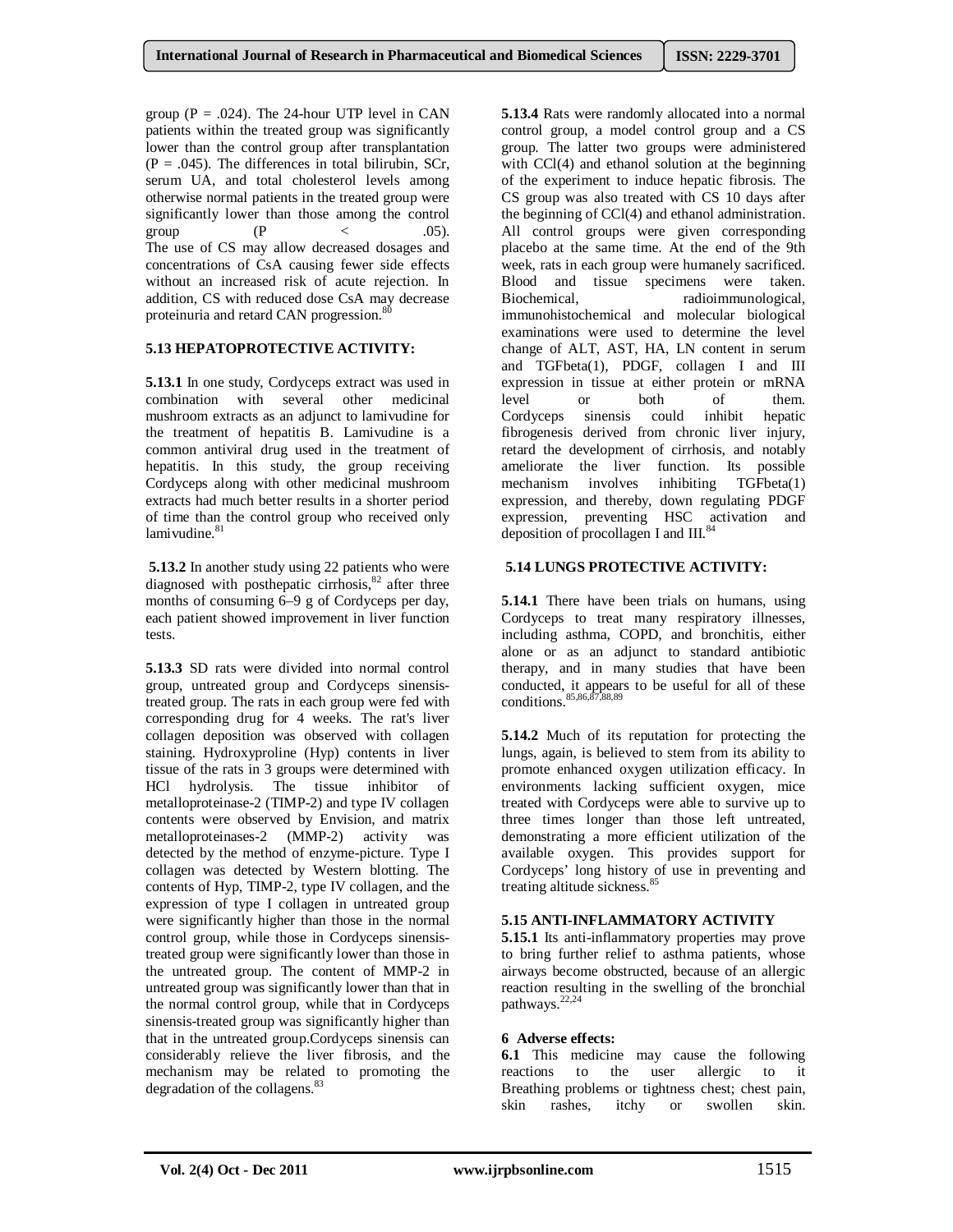Studies have shown following two major side effects in some cases: Low blood sugar (hypoglycemia) and upset stomach and dry mouth.<sup>88</sup>

**7 Conclusion :** This herb is one of the thoroughly researched rasayan, rejuvenator or antiaging drug. The one field that needs the attention is the standardization, formulation of appropriate dosage forms and conducting accelerated stability studies of the same.

# **REFERENCES**

- 1. Charak Samhita, 1998 Chaukhambha Orientalia Varanasi, Section 6 Chikitsasthanam, Chapter 1, Qtr 1, pp 3-4, Shloka 7-8
- 2. Chen Y, Zhang YP, Yang Y, Yang D., Genetic diversity and taxonomic implication of Cordyceps sinensis as revealed by RAPD markers., Biochem Genet. 1999 Jun;37(5- 6):201-13.
- 3. NEHHPA 2006: Extension Material Series, Nepal Herbs and Herbal Products Association Bau TT, 1995. Further Study of Pharmacological Functions of JinShuiBao. Journal of Administartion Traditional Chinese Med 1995;5 (suupl):6
- 4. Alessandro Boesi **,** Francesca Cardi, Cordyceps sinensis Medicinal Fungus: Traditional Use among Tibetan People, Harvesting Techniques, and Modern Uses**,** *HerbalGram*. 2009;83:52-61 American Botanical Council, Issue: 83 Page: 52-61
- 5. Winkler D. Yartsa Gunbu (Cordyceps sinensis) and the fungal commodification of Tibet's rural economy. Economic Botany. 2008;62(3):291- 305.
- 6. Winkler D. Present and historic relevance of Yartsa Gunbu (Cordyceps sinensis). An ancient myco-medicinal in Tibet. Fungi. 2008;1(4):6-7.
- 7. Zur mkhar ba mnyam nyid rdo rje. Man ngag bye ba ring bsrel. Beijing: Mi rigs dpe khrung khang, 2005. [Zurkhar Namnyi Dorje. Ten Millions of Instructions: a Relic. Beijing: Nationalities Languages Press; 2005.] 'Jam dpal rdo rje. An Illustrated Tibeto-Mongolian Materia Medica of Ayurveda. Chandra L, ed. New Delhi: International Academy of Indian Culture; 1971.
- 8. Karma chos 'phel. bDud rtsi sman gyi 'khrungs dpe legs bshad nor bu'i phreng mdzes. Lhasa: Bod ljongs mi dmangs dpe skrun khang; 1993. [Karma Chopel. Beautiful Rosary of Precious and Elegant Teachings: a Materia Medica on the Medicines which are Elixir of Immortality. Lhasa: Tibetan People Press; 1993.]
- 9. dGa' ba'i rdo rje. 'Khrungs dpe dri med shel gyi me long. Beijing: Mi rigs dpe skrun khang; 1998. [Gawe Dorje. The Immaculate Crystal

Mirror of Source and Identification. Beijing: Nationalities Languages Press; 1998.]

- 10.Tshe ring nor bu. Bod kyi gso ba rig pa'i sman rdzas rnams spyod yul sman sbyor gang du gsal ba btso sbyang zhun thigs. Dharamsala: Bod gzhung sman rtsi khang; 2004:360. [Tsering Norbu. The Refining Quintessence Elucidating Whichever Medicinal Preparation on the topic of the Medical Substances in the Tibetan Science of Healing. Dharamsala: Tibetan Government Astro and Medical Institute; 2004:360.]
- 11.Winkler D. Yartsa gunbu (Cordyceps sinensis) and the fungal commodification of Tibet's rural economy. Economic Botany. 2008;62(3):291- 305
- 12.Winkler D. Present and historic relevance of Yartsa Gunbu (Cordyceps sinensis). An ancient myco-medicina in Tibet. Fungi. 2008;1(4):6-7.]
- 13.John C. Holliday, Phillip Cleaver, Megan<br>Loomis-Powers. Dinesh Patel. The Loomis-Powers, Dinesh Patel, The hybridization of cordyceps sinensis strains and the modifications of their culture parameters, in order to optimize the production of target medicinal compounds
- 14.Chen, S.Z.; Chu, J.Z. NMR an IR studies on the characterization of cordycepin and 20 deoxyadenosine. Zhongguo Kangshengsu Zaxhi 1996, 21, 9–12.
- 15.Mizuno, T. Medicinal effects and utilization of Cordyceps (Fr.) Link (Ascomycetes) and Isaria Fr. (Mitosporic fungi) Chinese caterpillar fungi, ''Tochukaso'' (review). Int. J. Med. Mushrooms 1999, 1, 251–162.
- 16.Ukai, S.; Kiho, T.; Hara, C.; Morita, M.; Goto, A.; Imaizumi, N.; Hasegawa, Y. Polysaccharides in fungi XIII. Antitumor activity of various polysaccharides isolated from Dictyophora indusiata, Ganoderma japonicum, Cordyceps cicadae, Auricularia uricula—judae and Auricularia sp. Chem. Pharma Bull. (Tokyo) 1983, 31, 741–744.
- 17.Wasser, S.P. Medicinal mushrooms as a source of antitumor and immunomodulating polysaccharides.Appl. Microbiol. Biotechnol. 2002, 60, 258–274.
- 18.Kiho, T.; Hui, J.; Yamane, A.; Ukai, S. Hypoglycemic activity and chemical properties of a polysaccharide from the cultural mycelium of Cordyceps sinensis. Biol. Pharm. Bull. 1993, 16 (12), 1291–1293.
- 19.Nakamura, K.; Yamaguchi, Y.; Kagota, S.; Shinozuka, K.; Kunitomo, M. Activation of invivo Kupffer cell function by oral administration of Cordyceps sinensis in rats. Jpn. J. Pharmacol. 1999, 79 (4), 505–508.
- 20.Zhou, J.-S.; Halpern, G.; Jones, K. The scientific rediscovery of an ancient Chinese Herbal Medicine: Cordyceps sinensis. J. Alternat. Complement.Med. 1998, 4, 429–457.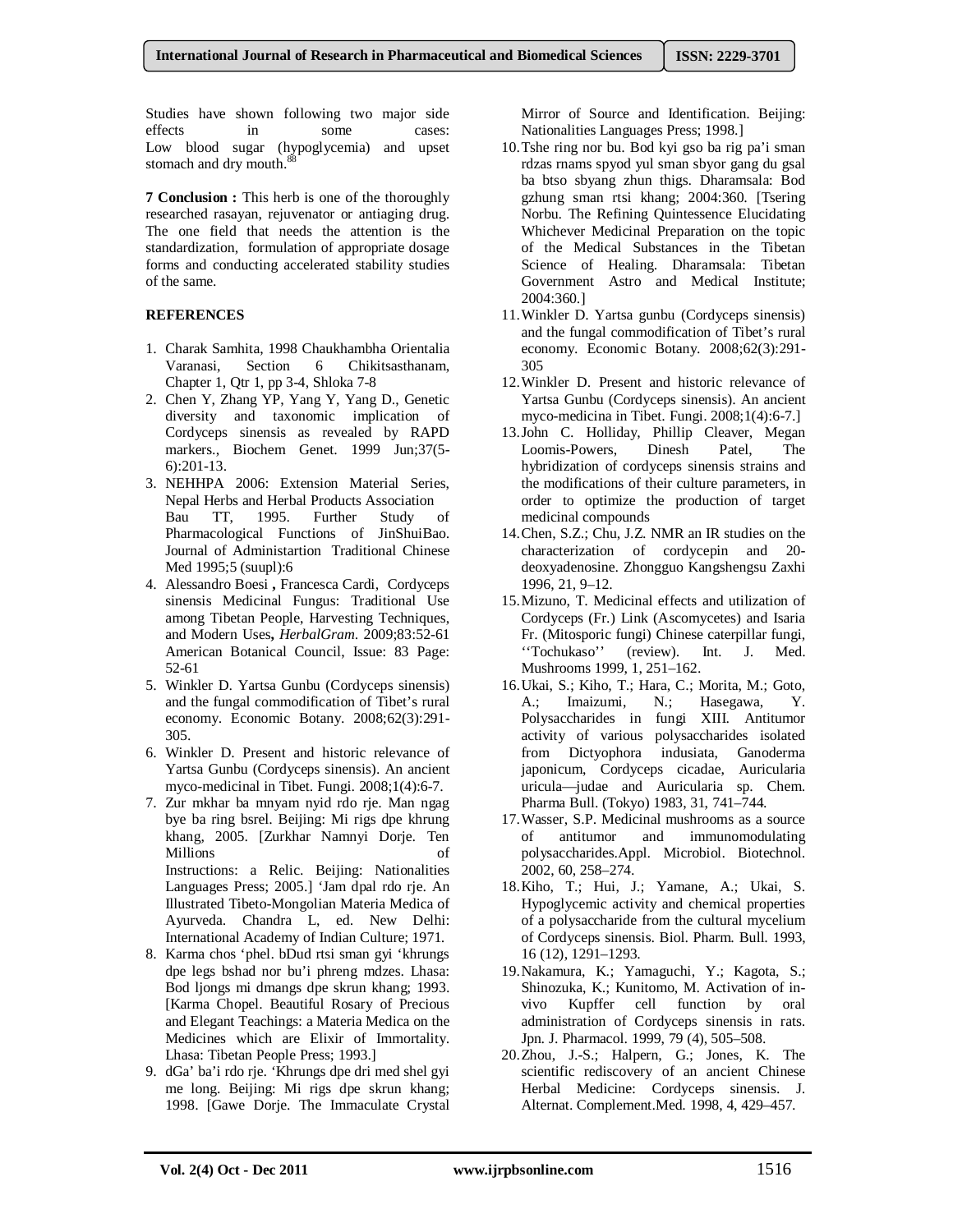- 21.Holliday, J.; Cleaver, P.; Loomis-Powers, M.;Patel, D. Analysis of quality and techniques for hybridization of medicinal fungus Cordyceps sinensis. Int. J. Med. Mushrooms 2004, 6, 147–160.
- 22.Hobbs, Ch. Medicinal Mushrooms: An Exploration of Tradition, Healing, and Culture; Botanica Press: Santa Cruz, CA, 1995; 251pp.
- 23.Ko KM, Leung HY.,Enhancement of ATP generation capacity, antioxidant activity and immunomodulatory activities by Chinese Yang and Yin tonifying herbs, Chin Med. 2007 Mar 27;2:3.
- 24.Cheng Q, Effect of cordyceps sinensis on cellular immunity in rats with chronic renal insufficiency, Zhonghua Yi Xue Za Zhi. 1992 Jan;72(1):27-9, 63.
- 25.Xu, F.; Huang, J.B.; Jiang, L.; Xu, J.; Mi, J.Amelioration of cyclosporin nephrotoxicity by Cordyceps sinensis in kidney transplanted recipients. Nephrol. Dial. Transplant. 1995, 10 (1), 142–143.
- 26.J.L. Jordan, A.M. Sullivan and T.D.G. Lee, Immune Activation by a Sterile Aqueous Extract of Cordyceps Sinensis: Mechanism of Action, 2008, Vol. 30, No. 1 , 53-70
- 27.Chen GZ, Chen GL, Sun T, Hsieh GC, Henshall JM, Effects of Cordyceps sinensis on murine T lymphocyte subsets., Chin Med J (Engl). 1991 Jan;104(1):4-8.
- 28.Ling-Yu Yang, Ann Chen, Yuh-Chi Kuo, Ching-Yuang Lin, Efficacy of a pure compound H1-A extracted from Cordyceps sinensis on autoimmune disease of MRL lpr/lpr mice, doi:10.1016/S0022-2143(99)90171-3
- 29.Chiu JH *et al* Cordyceps sinensis increases the expression of major histocompatibility complex class II antigens on human hepatoma cell line HA22T/VGH cells ,Am J Chin Med. 1998;26(2):159-70.
- 30.Li F, Gao XY, Rao BF, Liu L, Dong B, Cui LQ, Effects of cordyceps sinensis alcohol extractive on serum interferon-gamma level and splenic T lymphocyte subset in mice with viral myocarditis, Xi Bao Yu Fen Zi Mian Yi Xue Za Zhi. 2006 May;22(3):321-3
- 31.Liu C, Lu S, Ji MR., Effects of Cordyceps sinensis (CS) on in vitro natural killer cells, Zhongguo Zhong Xi Yi Jie He Za Zhi. 1992 May;12(5):267-9, 259.
- **32.**Zhu XY, Yu HY, The immunosuppressive effect of cultured Cordyceps sinensis, Chung Hsi I Chieh Ho Tsa Chih 8/1990
- 33.Koh JH, Suh HJ, Ahn TS., Hot-water extract from mycelia of Cordyceps sinensis as a substitute for antibiotic growth promoters. Biotechnol Lett. 2003 Apr;25(7):585-90.
- 34.Koh JH, Kim KM, Kim JM, Song JC, Suh HJ., Antifatigue and antistress effect of the hot-water

fraction from mycelia of Cordyceps sinensis**,**  Biol Pharm Bull. 2003 May;26(5):691-4.

- 35.Kam Ming Ko and Hoi Yan Leung, Enhancement of ATP generation capacity, antioxidant activity and immunomodulatory activities by Chinese Yang and Yin tonifying herbs,Chin Med. 2007; 2: 3.
- 36.S.P. Li, P. Li, T.T.X. Dong, K.W.K. Tsim, Antioxidation activity of different types of natural Cordyceps sinensis and cultured Cordyceps mycelia, Phytomedicine Volume 8, Issue 3, 2001, Pages 207-212
- 37.Wang Y, Wang M, Ling Y, Fan W, Wang Y, Yin H., Structural determination and antioxidant activity of a polysaccharide from the fruiting bodies of cultured Cordyceps sinensis, Am J Chin Med. 2009;37(5):977-89
- 38.Cho J, Kang JS, Long PH, Jing J, Back Y, Chung KS., Antioxidant and memory enhancing effects of purple sweet potato anthocyanin and cordyceps mushroom extract, Arch Pharm Res. 2003 Oct;26(10):821-5
- 39.NakamuraK , Yamaguchi, Kagota S, Kwon Y M, ShinozukaK, Kunitomo M, Inhibitory Effect of Cordyceps sinensis on Spontaneous Liver Metastasis of Lewis Lung Carcinoma and B16 Melanoma Cells in Syngeneic Mice, Jpn J Pharmacol,  $VOL.79; NO.3; PAGE.335-$ 341(1999)
- 40.Nakamura, K., Konoha, K.; Yamaguchi, Y, Kagota, S.; Shinozuka, K.; Kunitomo, M. Combined effects of Cordyceps sinensis and methotrexate on hematogenic lung metastasis in mice. Receptors Channels 2003, 9 (5), 329–334.
- 41.Shin, K.H.; Lim, S.S., Lee, S., Lee, Y.S., Jung, S.H, Cho, S.Y, Anti-tumor and immunostimulating activities of the fruiting bodies of Paecilomyces japonica, a new type of Cordyceps spp. Phytother. Res. 2003, 17 (7), 830–833.
- 42.Koh, J.H.; Yu, K.W.; Suh, H.J.; Choi, Y.M.; Ahn, T.S. Activation of macrophages and the intestinal immune system by an orally administered decoction from cultured mycelia of Cordyceps sinensis. Biosci. Biotechnol. Biochem. 2002, 66 (2),407–411.
- 43.Yamaguchi, N *et al*, Augmentation of various immune reactivities of tumor bearing
- 44.hosts with an extract of Cordyceps sinensis. Biotherapy 1990, 2, 199–205.
- 45.Yoshida, J.; Takamura, S.; Yamaguchi, N.; Ren, L.J.; Chen, H.; Koshimura, S.; Suzuki, S. Antitumor activity of an extract of Cordyceps sinensis (Berk.) Sacc. Against murine tumor cell lines. Jpn. J. Exp. Med. 1989, 59, 157–161.
- 46.Ohmori, T.; Tamura, K.; Tsuru, S.; Nomoto, K., Antitumor activity of protein-blood polysaccharide, from Cordyceps ophioglossoides in mice. Jpn.J. Cancer Res. (Gann) 1986, 77, 1256–1263.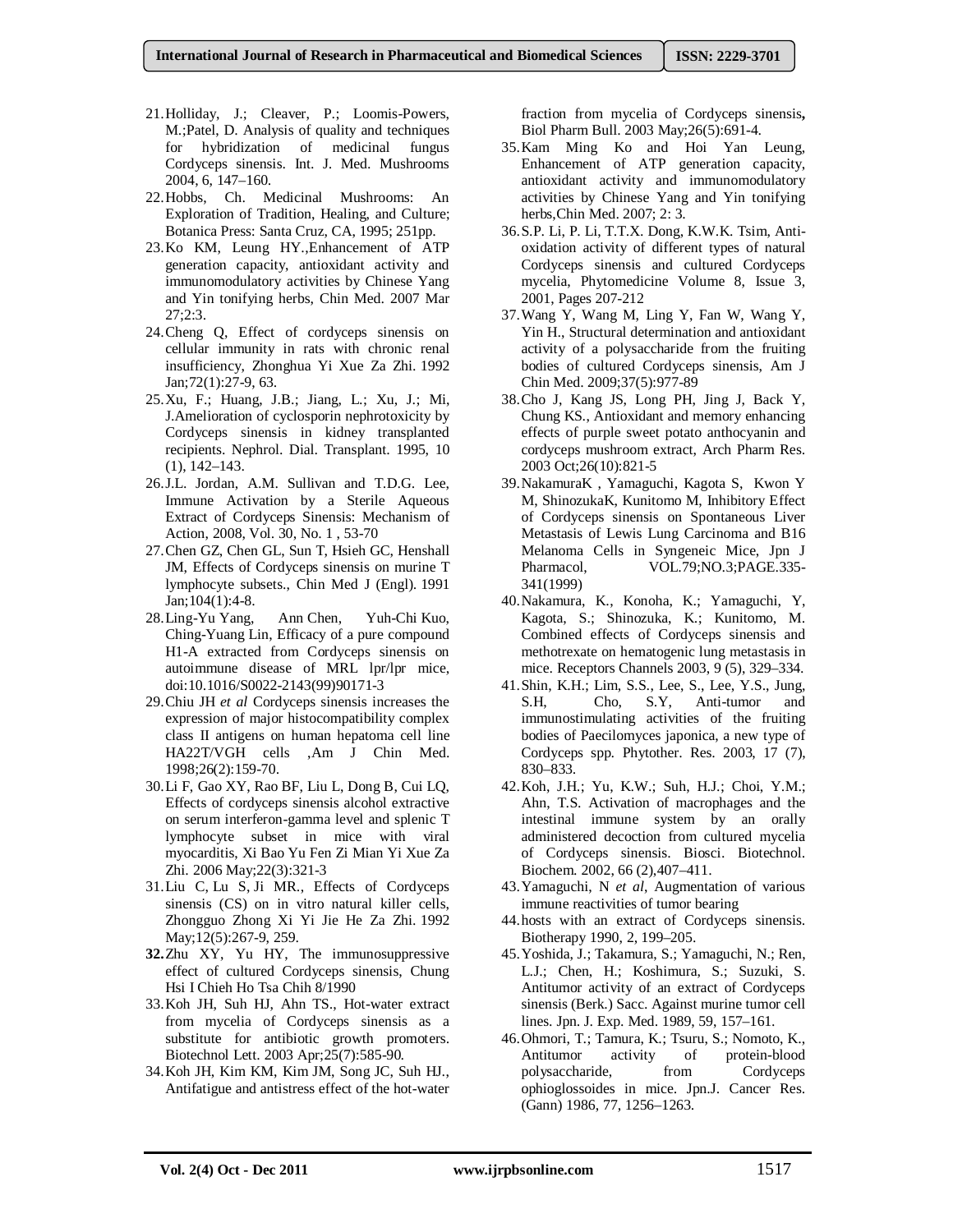- 47.Ohmori, T. *et al* ,Isolation of galactosaminoglycan moity (CO-N) from protein-bound polysaccharide of Cordyceps ophioglossoides and its effects against murine tumor. Chem. Pharmacol. Bull. 1989, 37, 1019– 1022.
- 48.Smith, J.E.; Rowen, N.; Sullivan, R. Medicinal Mushrooms: Their Therapeutic Properties and Current Medical Usage with Special Emphasis on Cancer Treatment, Special Report Commissioned by Cancer research, U.K.; The University of Strathclyde in Glasgow, 2002; 256.
- 49.Rao YK, Fang SH, Tzeng YM., Evaluation of the anti-inflammatory and anti-proliferation tumoral cells activities of Antrodia camphorata, Cordyceps sinensis, and Cinnamomum osmophloeum bark extracts, J Ethnopharmacol. 2007 Oct 8;114(1):78-85. Epub 2007 Aug 2.
- 50.E.J. Buenz, B.A. Bauer, T.W. Osmundson, T.J. Motley, The traditional Chinese medicine Cordyceps sinensis and its effects on apoptotic homeostasis, Journal of Ethnopharmacology Volume 96, Issues 1-2, 4 January 2005, Pages 19-29
- 51.Cho J, Kang JS, Long PH, Jing J, Back Y, Chung KS., Antioxidant and memory enhancing effects of purple sweet potato anthocyanin and cordyceps mushroom extract, Arch Pharm Res. 2003 Oct;26(10):821-5
- 52.Nishizawa K, *et al,* Antidepressant-like effect of Cordyceps sinensis in the mouse tail suspension test. Biol Pharm Bull. 2007 Sep;30(9):1758-62.
- 53.Peter Lim Huat Chye, Traditional Asian folklore medicines in sexual health, SYMPOSIUM 2006, 22 (3): 241-245.
- 54.Zhu, J.S.; Rippe, J. Proceedings of the American Physiological Society's (APS) Annual Scientific Conference, Experimental Biology, Washington,DC, April 17–21, 2004
- 55.Guo, Y.Z. Medicinal chemistry, pharmacology and clinical applications of fermented mycelia of Cordyceps sinensis and JinShuBao capsule.J.Modern Diagnostics Therapeutics 1986, 1, 60–65.
- 56.Chen, D.G. Effects of JinShuiBao capsule on the quality of life of patients with heart failure. J. Admin. Tradit. Chin. Med. 1995, 5, 40–43.
- 57.Mei QB, Tao JY, Gao SB, Xu GC, Chen LM, Su JK., Antiarrhythmic effects of Cordyceps sinensis (Berk.) Sacc, Zhongguo Zhong Yao Za Zhi. 1989 Oct;14(10):616-8, 640
- 58.Wang SM, Lee LJ, Lin WW, Chang CM.,Effects of a water-soluble extract of Cordyceps sinensis on steroidogenesis and capsular morphology of lipid droplets in cultured rat adrenocortical cells, J Cell Biochem. 1998 Jun 15;69(4):483-9.
- 59.Zhu, J.S., Halpern, G.M., and Jones, K. (1998): The Scientific Rediscovery of an Ancient

Chinese Herbal Medicine: Cordyceps sinensis. Part I. Journal of Alternative and complementary Medicine 4(3), pp 289-303.

- 60.Zhu, J.S., Halpern, G.M., and Jones, K. (1998): The Scientific Rediscovery of a Precious Ancient Chinese Herbal Regimen: Cordyceps sinensis. Part II. Journal of Alternative and complementary Medicine 4(4), pp 429-457.
- 61.Mizuno T. (1999): Medicinal effects and Cordyceps (Fr.) Link (Ascomycetes) and Isaria Fr. (Mitosporic Fungi) Chinese Caterpillar Fungi, International Journal of Medicinal Mushrooms 1 (3), pp 251-261.
- 62.Xiao Y., Huang X.Z., Chen G.,Wang M.B., Zhu J.S., Cooper C.B.: Increased Aerobic Capacity in Healthy Elderly Humans given fermented Cordyceps Cs-4: a Placebo controlled Trial. Ann. Meeting American College of Sports Medicine, Seattle, WA, June 3-5, 1999.
- 63.Dai, G.W.; Bao, T.T.; Xu, G.F.; Cooper, R.; Zhu, G.X. CordyMaxTM Cs-4 improves steadystate bioenergy status in mouse liver. The Journal of Alternative and Complementary Medicine 2001, 7, 231–240.
- 64.Manabe, N.; Sugimoto, M.; Azuma, Y.; Taketomo, N.; Yamashita, A.; Tsuboi, H.; Tsunoo, A.; Kinjo, N.; Nian-Lai, H.; Miyamoto, H. Effects of the mycelial extract of cultured Cordyceps sinensis on in vivo hepatic energy metabolism in the mouse.
- 65.Jpn. J. Pharmacol 1996, 70 (1), 85–88
- 66.Parcell, A.C.; Smith, J.M.; Schulthies, S.S.; Myrer, J.W.; Fellingham, G. Cordyceps sinensis (CordyMax Cs-4) supplementation does not improve endurance exercise performance. Int. J.Sport. Nutr. Exerc. Metab. 2004, 14 (2), 236– 242.
- 67.Bao, Z.D.; Wu, Z.G.; Zheng, F. Amelioration of aminoglycoside nephrotoxicity by Cordyceps sinensis in old patients. Chin. J. Integr. Med. 1994, 14 (259), 271–273.
- 68.Chen, D.G. Effects of JinShuiBao capsule on the quality of life of patients with heart failure. J. Admin. Tradit. Chin. Med. 1995, 5, 40–43.
- 69.Zhu, J.-S.; Rippe, J. CordyMax enhances aerobic capability, endurance performance, and exercise metabolism in healthy, mid-age to elderly sedentary humans. Proceedings of the American Physiological Society's (APS) Annual Scientific Conference, Experimental Biology, Washington,DC, Convention Center, April 17–21, 2004.
- 70.Guo, Q.C.; Zhang, C. Clinical observations of adjunctive treatment of 20 diabetic patients with JinShuiBao capsule. J. Admin. Tradit. Chin.Med. 1995, 5, 22.
- 71.Zhao, C.S.; Yin, W.T.; Wang, J.Y.; Zhang, Y.;Yu, H.; Cooper, R.; Smidt, C.; Zhu, J.S. Cordyceps Cs-4 improves glucose metabolism and increases insulin sensitivity in normal rats.